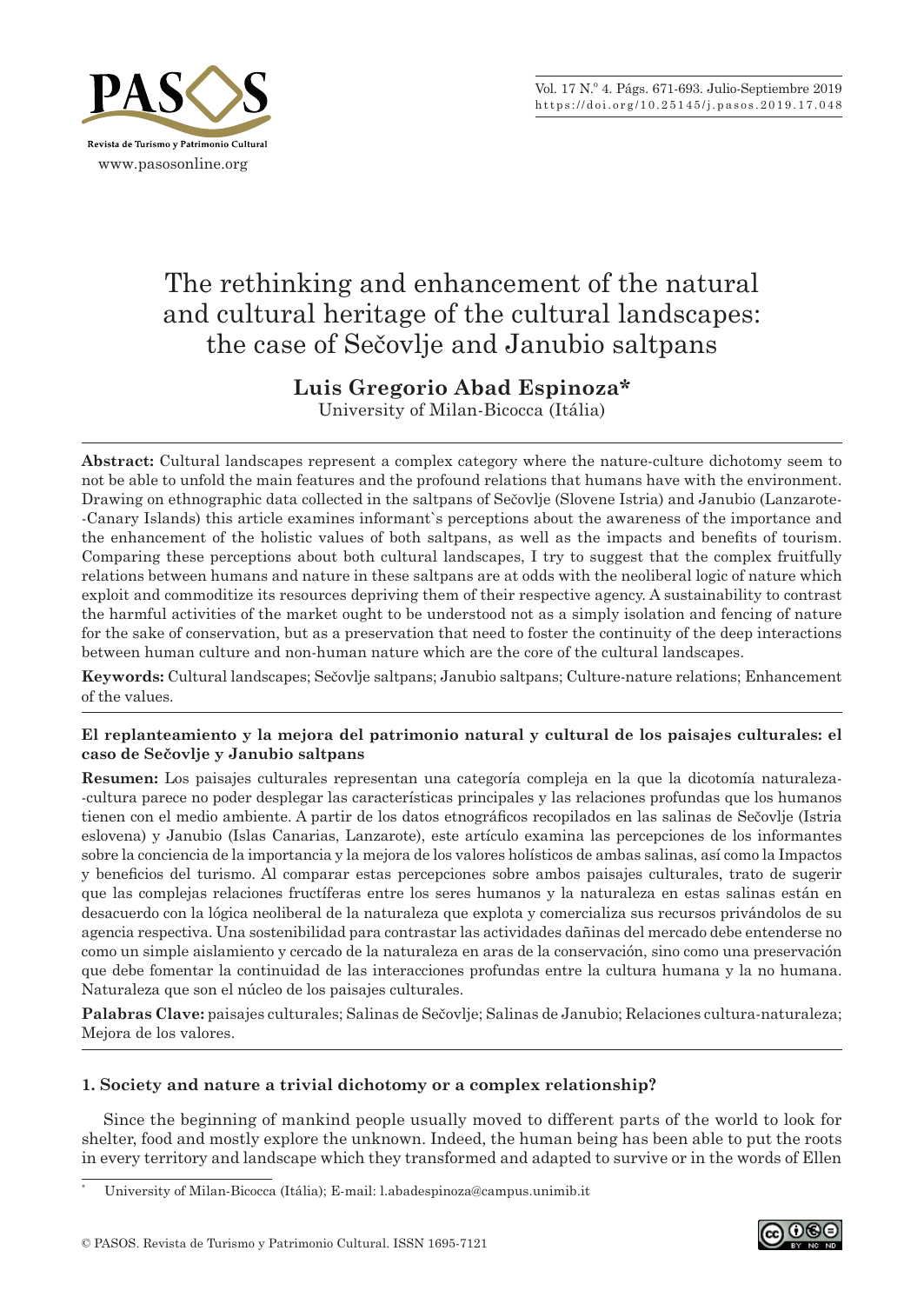(1996) utilizing nature, by transforming and assimilating it into culture. Be that as it may, it seems that almost all ecosystems and landscapes around the world have been influenced or even ''domesticated'' by humans (Kareiva et al., 2007), however, this kind of domestication of the environment it is to be understood not only in utilitaristic Marxian terms as the historical materialism or human praxis in nature (Marx, 1994), where the latter is only a mean to subdue and extract its resources for the sake of the so called positivistic/evolutionistic development which has characterized the western "civilizing enterprise" of the industrial revolution up to now. On the contrary the natural environment has always played an important role for every society around the world, not only as a mere passive object to take advantage of its resources, but mostly for the meaning that different cultures attached to it, creating profound relations with the natural world that shaped their cosmologies, rituals, social structures, namely the way of "dwelling" and "being in the world" (Heidegger, 1962,1971), or the different ontologies which are the essential features of human nature. It is this kind of interactions and relations that each culture has with its own nature, which can be regarded as one of the most important issues in our own contemporary society.

Due to the environmental problems, fostered by the neoliberal machine which indiscriminately imposes its own logic of nature everywhere, these are development, exploitation and destruction of the natural environment, that the importance of the traditional practices and engagement with the nature that some communities have been maintaining until these days still represent the moral values which evidently contrast the harming activities of the neoliberal market and its own never-ending logic of development. For these people, nature is more than a thing to observe, measure and quantify or better to sell and buy as a mere commodity in the market, therefore the stark cartesian‑western dualism of culture and nature is incapable to understand the very complex interplay that exists between these two categories. Nature and culture often cannot be resolved into a single dichotomy (Strathern, 1980), for this reason a somewhat radical western naturalistic ontology hinder us to better understand and explore the deep engagement and relations that some societies even in the "developed and modern" west have with their natural environment and how important are the conceptions of nature and its practices of environmental interactions (Ingold, 1992) to provide a different alternatives of thinking about the nature and its importance for all living and non‑living beings.

Needless to say, the people who are used to dwell and live in natural environments such as the cultural landscapes and its traditional activities which I will treat in this article, have different conceptualizations of the nature in which they interact and perceive in their everyday lives. For them, as I argued above natural environment is not a mere *brute fact*, as the philosopher John Searle points out when he refers to the objects or reality independent of human consciousness (Searle, 1995). This kind of materiality and opacity of the nature it is not to be understood in isolation and devoid with meaning and values that each society endow it, as Descola (1992) perfectly explains: "the principles of the construction of social reality are primarily to be sought in the relations between human beings and their natural environment". Indeed, nature is the place where the mental and the material (Godelier, 1984) collide and conjoin each other forming a constant interaction where one of the most important aims is the equilibrium of the entire ecosystem, moreover these are the deep relations with the environment which most traditional and decentralized social systems have used to deploy so far, in fact they tended to develop means of regulating local ecosystems which were better geared to sustainability than modern economics (Rappaport, 1968, 1979).

Nevertheless, sustainability in a strict sense of term of the western Eurocentric conception of protection and conservation of the environment is a merely chimera, thus usually nature is treated as a mere piece of museum to protect and encapsulate in the time for the only purpose to maintain a virgin or pristine untouchable nature with no human interaction. However, I think this is the somewhat naturalistic western paradox, whence on one hand the ontological separated domain of nature is only a wild object that must be dominated and transformed by human culture and economic rationality, on the other, nature must be protected and maintained in a state of purity and wilderness without human action, hence any human impact and activity although harmless must be regarded as a threat for the preservation of the virgin nature. Thus, in either cases the culture-nature dualism is strikingly evident and could be understood in the metaphoric terms of human *exploitation* in the former and human *contemplation* in the latter.

It is this dichotomy between culture and nature that need to be challenged to attain a better scrutiny in the complex relations which exists among humans and non‑humans, that is the characteristic complexity of the whole nature and its living and non‑living beings. In the last decades, ecological anthropology has showed that most of the so called tribal or traditional societies around the world deploy different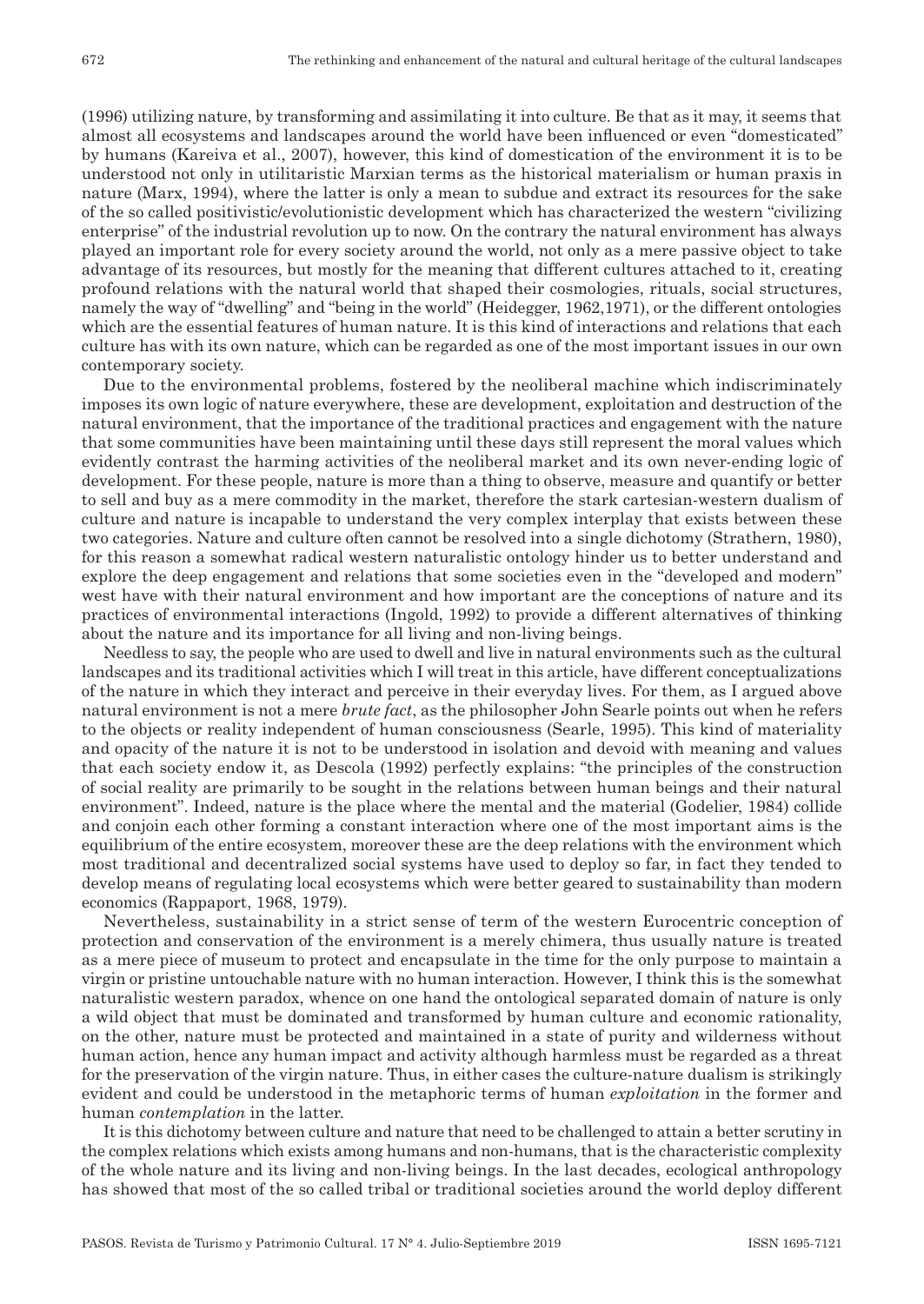conceptualizations of nature and therefore the western dualism cannot apply for them (see, for example, Reichel‑Dolmatoff, 1971; Seeger, 1981; Karim, 1981; Howell, 1984, Århem, 1990 and Descola, 1994). In this respect, it could be argued that only these societies have different conceptions of nature and the western dualism it is to be applied only in the west? Or to put it different, could be diverse conceptions of nature applied in the western cultural landscapes? The relations between local communities and the environment of these landscapes are more complex than a trivial western dichotomy? These questions I will try to answer in this article, analysing and comparing the saltpans and cultural landscapes of Sečovlje (Slovene Istria) and Janubio (Lanzarote‑Canary Islands) to demonstrate that these western cultural landscapes represent a holistic interaction between humans and their environment, where the traditional activities of salt harvesting are still being maintained nonetheless the neoliberal activities of industrial salt production and mass tourism.

An ecological approach in anthropology will not neglect the complex interactions that these communities of salt workers have with the natural environment of the saltpans and moreover what different actors such as tourists and stakeholders of both territories think about the awareness of the importance of these values. This obviously emphasize that nature is not passive at all even in a western context, whereby it could be said that nature may be good to think (Lévi ‑Strauss, 1962) or as Descola (1992) points out a nature that may be good to socialize. Thus, cultural landscapes in this sense show how nature is also good to dwell, live and interact, such as the manifold activities which are still practiced within in by the local communities, for this reason it is worth analysing below the evolution of the concepts of the cultural landscapes which have been changing through the years.

#### **2. Cultural landscapes an irreducibility interaction of values**

Despite all the problems that humans have had to cope with nature, therefore the interplay between these two categories have not always been easy, nonetheless in some places of the world they finally reached some type of harmony with it, in fact some landscapes are considered sacred for a lot of communities spread around the globe and the relationship between each other have been maintained over the years. Furthermore, these kinds of relations are mostly intertwined and hence permeate the economic, social, ecological and geographical factors, which determine the continuous development of the landscape and its conservation in the time. Thus, if humans modify the world around them on an enormous scale, and have done so through co-evolutionary interactions for many thousands of years (Ellen, 1996), on what grounds a landscape might be regarded as cultural? If as I argued above every landscape around the world underwent a somewhat direct or indirect anthropic impact and transformation, whereby it might be said that all landscapes with which humans routinely interact are cultural (Ellen, 1996).

Following the assumption in which each landscape in the world it is to be understood as cultural, we are falling in a culturalist vortex where nature is a simple cultural construct, namely a universal object whose meaning depends on the cultural context. Nevertheless, considering a landscape simply as natural, hence mainly an object external to our domain and independent of our thought, we are still falling in another no less dangerous materialist vortex. Both way of conceptualizations of the landscape are naively trapped in the reductionist pitfalls of the vaunted simplistic naturalistic ontology, namely a cultural domain that is considered "particular" or "multicultural" and a natural "universal" or "mononaturalism" domain (Viveiros de Castro, 1998). In short, naturalism creates a specific ontological domain, a place of order and necessity where nothing happens without a reason or a cause (Descola, 1996), or in which certain things in nature owe their existence and development to a principle extraneous both to chance and to the effects of human will (Rosset, 1973). It seems that a naturalistic point of view, whether culturalist or materialist deploy the same stark culture–nature dualism whose reductionist approach could not help to understand the complex features of the cultural landscapes, where both nature and culture collide and conjoin in an interaction process which have been changed, maintained and enhanced over the time. However, it is plausible to analyse the evolution of the concept of cultural landscape and its main features, mainly for the importance of the values that this category encloses and strives to maintain nonetheless neoliberism and its consumerist-polluting society.

The term cultural landscape was introduced for the first time by the German Geographer Otto Schlüter in the early twentieth century and is him to whom is credited the first academic use of that term (James and Martin, 1981). It is worth noting that the word *landscape*, combines *land* with a verb of Germanic origin *scapjan/schaffen*, which means, literally, *shaped lands.* Lands were conceived as modelled by natural forces, and its shapes(s) in turn formed object(s) to be represented by *landscape* paintings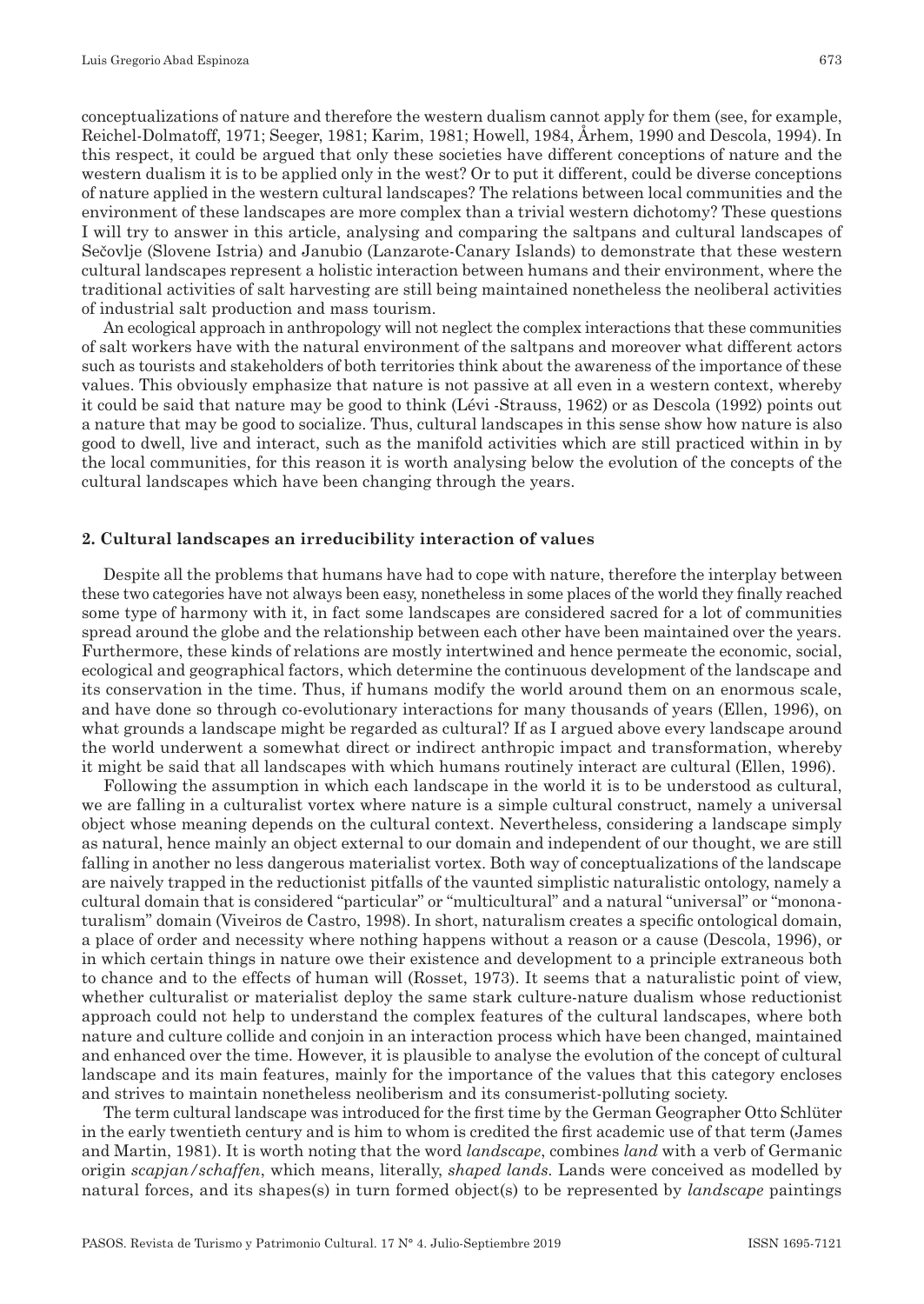(James and Martin, 1981). In 1908, Schlüter argued that by defining geography as Landschaftskunde (landscape science) geography would be given a thematic logic that does not exist in any other discipline (Elkins, 1989). Furthermore, the German geographer defined two forms of landscape: 1) the Urlandschaft (original landscape) or landscape that existed before human impacts and transformations, 2) and the Kulturlandschaft (cultural landscape), the landscape created by human culture. Thus, the principal task of geography was to track the changes in these two landscapes (James and Martin, 1981). As a result, the term "cultural landscape" has been a fundamental concept in geography and was formally defined as "landscape modified by human activity" by the German geographer Friedrich Ratzel in the 1890s (Jones, 2003).

According to these concepts, there is a neat distinction between a mere passive objective nature as the original landscape and the cultural landscape, hence transformed and created by human culture. Subsequently, it was the human geographer Carl O. Sauer who nonetheless endorsing a dualistic view of the landscape, it was him that in a more dedicated and influential manner, will promote and develop the idea of the cultural landscapes (James and Martin, 1981). Unlike the other authors cited, this human geographer went beyond in the analysis of the cultural landscapes, whereas for him the physical environment was a medium through which human culture acts, and therefore fostering the development, changing and rejuvenation of the landscape throughout the time and the pass of cultures (Sauer, 1925). Consequently, according to his famous concept: "the cultural landscape is fashioned from a natural landscape by a cultural group. Culture is the agent, the natural area the medium, the cultural landscape is the result" (Sauer, 1925). Nevertheless, some decades have passed since the ingenious and original concept coined by Sauer, it seems than even to date some international organizations such as UNESCO are still acknowledging willy‑nilly the useful but nonetheless reductionist and dualistic view of a such complex category as cultural landscapes. In short, according to a somewhat trivial culture‑nature dichotomy, cultural landscapes are cultural properties and represent the "combined works of nature and of man" (World Heritage Centre, 2008). Be that as it may, in 1992 The World Heritage Convention became the first international legal instrument to recognise and protect cultural landscapes (UNESCO, 1996).

Three categories of cultural landscapes are included in the World Heritage Convention: (1) ''clearly defined landscapes designed and created intentionally by humans" this embraces garden and pa rkland landscapes, (2) ''organically evolved landscapes'' these results from an initial social, economic, administrative, and/or religious imperative and has developed its present form by association with and in response to its natural environment. (including "relict" and "continuing" landscapes), and (3) ''associative cultural landscapes'' that have powerful religious, artistic or cultural associations of the natural element rather than material cultural evidence, which may be insignificant or even absent (World Heritage Centre, 2008). It is evident to notice in these three categories of cultural landscapes, that humans modified the natural environment and adapted to it for sundry purposes, therefore it is a explicitly one‑sided peaceful interaction between people and nature, namely the environment has been affected by anthropic activities, mostly of those activities were agricultural, architectural/aesthetic and most of them were related with sustainable land‑use aspects and religious beliefs which provided a sustainable development and the enhancement of the natural and cultural values.

As far as these concepts might appear convincing to the reader, they are yet obscuring the two-sided interrelationships which exist between the people to whom the environment it is to be lived, perceived and above all provide the *affordances* (Gibson, 1979), that influence and shape the way in which each culture adjusts and interacts with its environment. Furthermore, the diverse ways of perception of the environment differ according to the interactions and *taskscapes* that each society develop over the time, namely the array of the tasks that people practiced and fostered being engaged in the activities of dwelling the landscape (Ingold, 1993). Thus, in the case of the saltpans, the salt worker who used to dwell and work in that environment have a very different and more profound perception than a tourist who only visit the site for a little while. For the former, the salpans represent the place where he interacts with his fellows, harvests the salt with traditional methods taught by his ancestors or older workers, feels the scorching sun of the summer, the smell of the sea, but mostly following Ingold (1993) he is connected with a landscape and "through living in it, the landscape becomes a part of him, just as he is a part of it", therefore to whom that cultural landscape is much more than place for leisure or to visit for a mere discounted tourist package bought in the website, for him this landscape it is to be understood as a complex interrelations of senses, hence only who is dwelling in that environment can understand what a cultural landscape really is.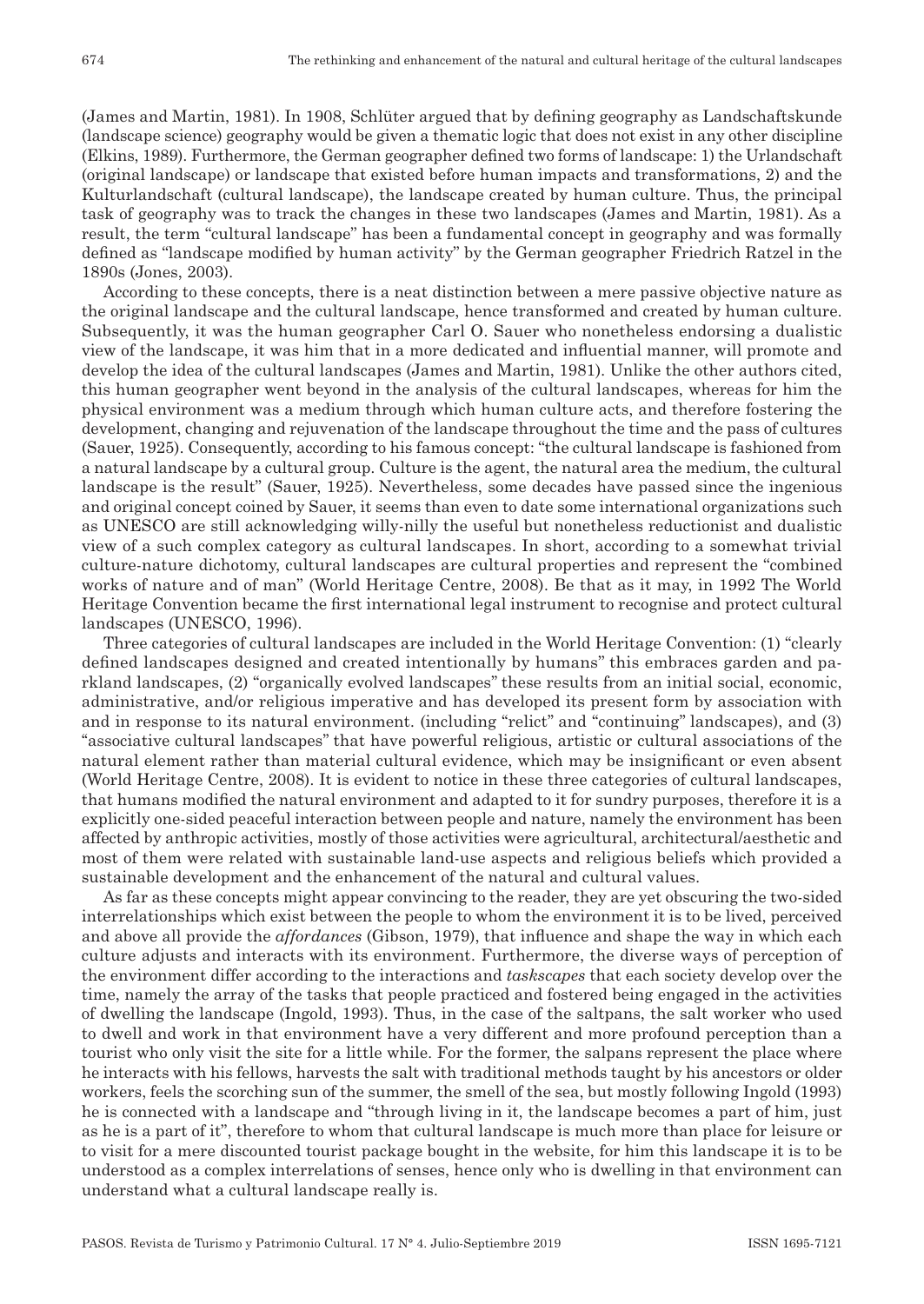The perceptions and the relations which the people have with nature need to be taken seriously, otherwise the meaning of the cultural landscape will appear blurred if we only apply the clear‑cut cartesian distinction that separates body‑mind and nature‑society. Perception in this sense is not the attainment of the mind in the body, but an organism as a whole in its environment (Gibson, 1979). As one of the classics in anthropology showed us, much of the relations between a so called "primitive" society and nature and its species (cattle), are intermingled in a continuum process of intimate interactions, thus for the Nuer of southern Sudan, cattle and men sustain life by their reciprocal services to one another in a real symbiotic relationship, moreover the harsh characteristics of the environmental system directly conditions Nuer life and influences their social structure (Evans‑Pritchard, 1940).

At this point, it seems to me plausible to elucidate the complex features that deploy the western cultural landscapes of Sečovlje (Slovene Istria) and Janubio (Lanzarote), thus, both saltpans are located nearby mass tourism destinations and are facing the same problems such as: the lack of awareness of the importance of its resources by the territory, the salt market of the savage capitalism which threatens the conservation and continuity of the traditional activities of salt harvesting, and a tourism market which treat both saltpans and its values as a mere commodity to sell and indiscriminately exploit the precious resources of the whole human‑environment relations. Hence, might the perceptions of other actors such as tourists differ from the perceptions of the salt workers about the saltpans? Could different stakeholders of both territories understand the complex relations that exist in a cultural landscape? Which kind of tourism in contrast to mass tourism would fit better in fostering the enhancement of the values of the satpans? These questions and those posed in the first part were asked to the informants of both territories, therefore focusing on the perceptions of the individuals involved in the saltpans about different issues related to the preservation and valorisation of the resources, as well as the impact of tourism. For these reasons, saltpans as a cultural landscape ought to be analysed and explored in the multidimensional interactions between humankind and nature without overlooking the phenomenological aspects that enclose each landscape and its dwellers. Before to discuss the analysis of the data, I will give a brief description bellow of the main features of both saltpans.

#### **3. The Sečovlje Salina Nature Park**

The (SSNP) represents a good example of a cultural landscape, indeed the society and nature are still maintaining the interplay between each other despite the different social, political, economic and geographical changes over the years. This park is situated on the Adriatic coast, at the mouth of the Dragonja River, in the southernmost stretch of the coastline of the Piran Bay. The Secovlje Salina, extended over 6,5 km2, is among the most important natural and cultural heritage sites in Slovenia, and therefore designated as the Nature Park, Ramsar Site, Natura 2000 site and a cultural monument of national importance (Sovinc, 2008).

The Park was proclaimed in 1990 by the municipality of Piran with the aim of preserving and enhancing the natural and cultural heritage of the territory and was protected by the State in 2001 with the Sečovlje Salina Nature Park law, accepted by the Slovenian Government. In short, the Park represents a great heritage for the whole Slovene Istria. The Sečovlje Salina Nature Park is the best example of an "open-air museum" in Slovenia, and could be considered as a major cultural resource that represents a genuine example of conservation and enhancement of the traditions of salt workers, where the heritage is the lifestyle and work of salt workers of past centuries<sup>1</sup>

The Park is divided in three protected areas (KPSS, 2011):

- the protected area that indicates the portion of the park called Lera, this is the part of the park where active salt production takes place;
- the protected area that indicates the portion of the park called Fontanigge;
- the protected area that indicates the part around the saltpans.

Lera includes 294 ha and is divided into an area for the crystallization and solidification of seawater. In this area salt is produced following the medieval tradition. Lera is characterized by animal and plant habitat delimited by different salinity salt fields, the canals and levees of saltpans. The area of Fontanigge includes 314 ha and is located in the middle of the Grand Canal and the Dragonja River (KPSS, 2011). Thanks to the exceptional ecological and cultural values, in 1993 Sečovlje Salina was designated Slovenia's first Ramsar Site (Škornik et al., 2004).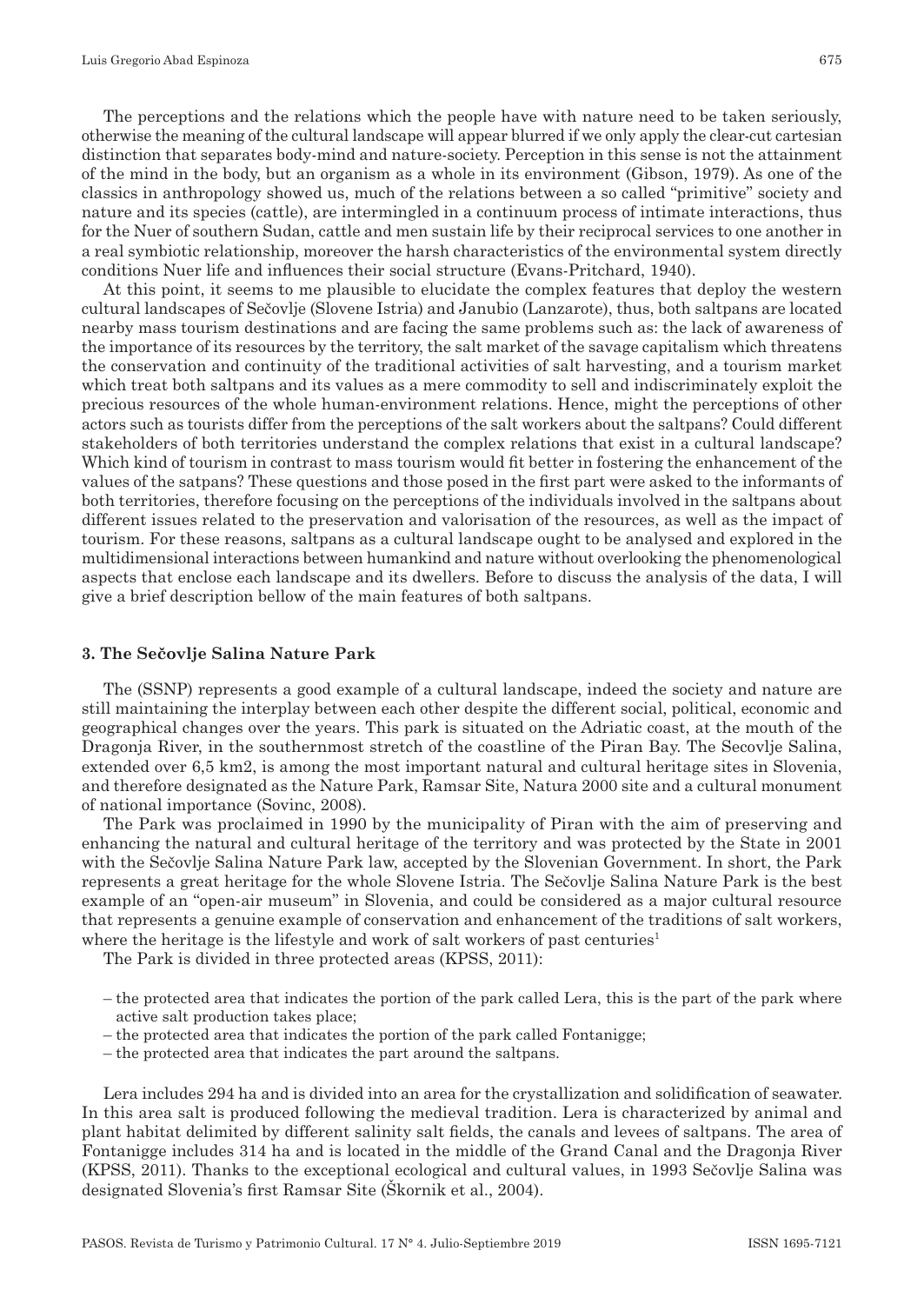The entire Sečovlje saltpans are considered as an ethnological, technological, historical and architectural heritage and landscape, both at and beyond the national level (Sovinc, 2012). Indeed, since 2004 are part of the European project called Natura 2000 (Vodeb, 2014).

The Strunjan and Sečovlje salt pans are unique on the eastern Adriatic coast in producing salt by means of an entirely traditional process which involves the daily gathering of the brine on the biosediment –the petola, which is an artificial grown crust that prevents the mixing of the salt and the sea mud on the bottom of the crystallization basin, and it functions as a biological filter (Sovinc, 2011). This method historically implemented exclusively in the space between Trieste and Pago, has been preserved only in these saltpans. This traditional method of production not only keeps the landscape characteristics of saltpans, but also helps to preserve the natural and cultural values of the area.

The cultural heritage of the Sečovlje saltpans includes (KPSS, 2011):

- The salt museum: the cultural historical monument protected at national level;
- The Sečovlje saltpans: the cultural historical monument;
- Sezza, Villa marittima, the peninsula of Sezza: registered archaeological site.

**Figure 1: The Sečovlje Salina Nature Park**

In the park there are (under the rules of a protected area) developed several activities for tourists and other subjects: guided tours, workshops that allow people to appreciate and learn about the flora and fauna, various educational programs, some events (the traditional festival of salt workers), various sports and recreational activities (jogging, trekking, cycling), holistic activities (meditation, yoga and other activities for spiritual relaxation) exhibitions (ex tempore) and other activities. The park with its ecosystem is also the ideal place for research (KPSS, 2011). One important fact is the project called "Saltworks‑Eco‑touristic valorization of the Salt‑pans between Italy and Slovenia 2007‑2013", funded by the European Union which intended to enhance, protect and promote the Italian saltpans of Cervia and Comacchio and the Slovenian saltpans of Strunjan and Sečovlje2 .

**Source:** by the author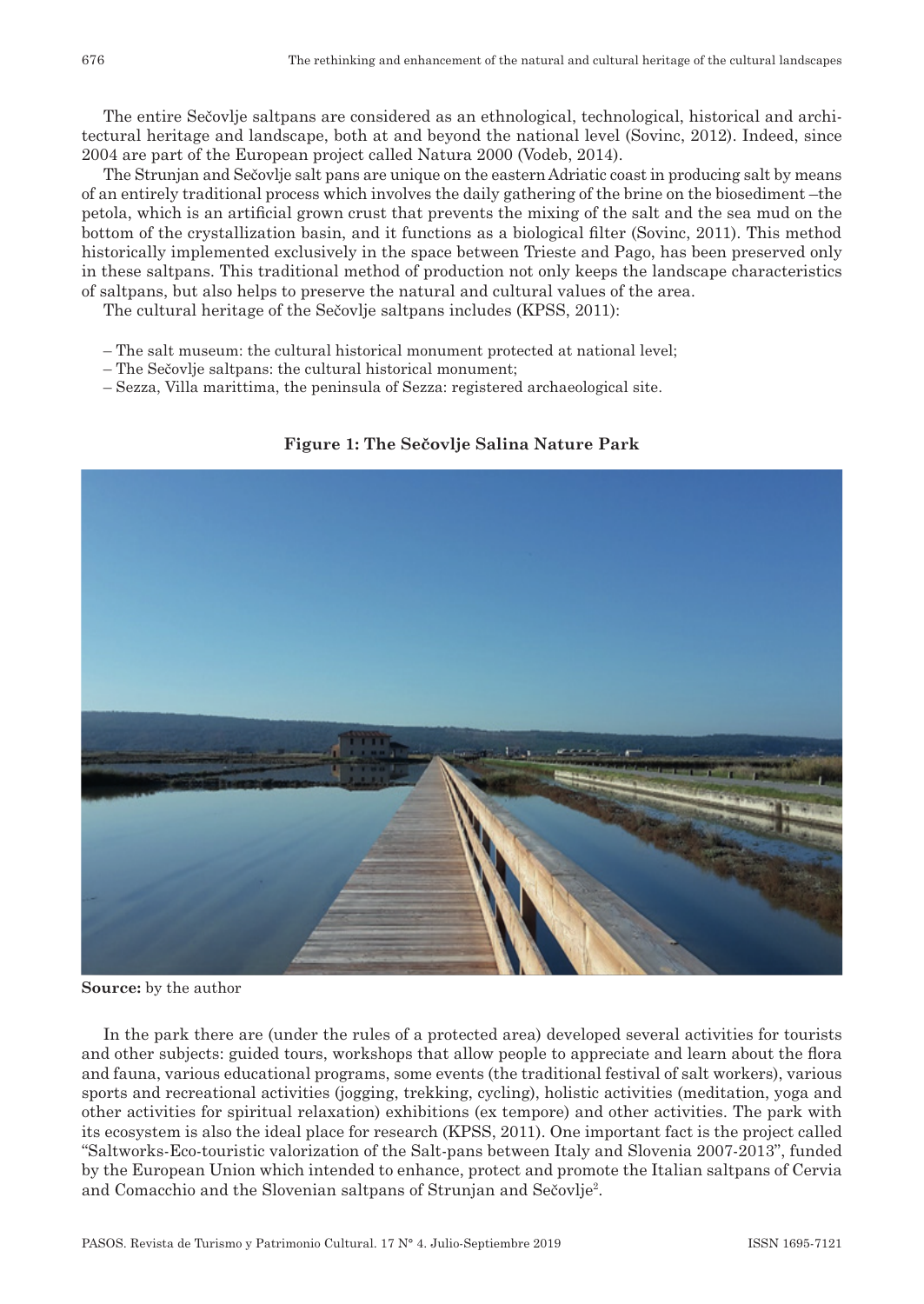#### **4. Site of scientific interest of Janubio**

The Janubio saltpans are located in the south west of Lanzarote in the Canary Islands and cover an area of 168,6 ha within the town of Yaiza<sup>3</sup>. The construction of these family run saltpans began in 1895 and finished in 1945, one of the most interesting facts about it, is the picturesque and peculiar landscape due to the Timanfaya eruption between 1730 and 1736 where the lava flows extremely modified the saltpans closing the old gulf and allowing the creation of the inner lagoon and the further creation of the saltpans4 .

Thanks to its natural and cultural heritage, the saltpans since 1987 have been included in the Canary Islands Network for Protected Natural Areas (Red Canaria de Espacios Naturales Protegidos), first as a natural landscape and as site of scientific interest nowadays. Its norms of conservation were finally approved on July 20, 2006, by the (COTMAC), "Ordenación del Territorio y Medio Ambiente de Canarias", and published in the "Boletín Oficial de Canarias 27/2007". Furthermore, are integrated in the core zone of the Lanzarote Biosphere Reserve, which includes conservation and landscape maintenance as one of the great values that justified the declaration by UNESCO in 1993. The entire surface of the Site of Scientific Interest is considered as an area of environmental sensitivity<sup>5</sup>.

#### **Figure 2: Janubio saltpans**



**Source:** by the author

In addition, Janubio saltpans have been declared International Bird Area (IBA), and special protection area (SPA), moreover are part of the Natura 2000 and Ramsar convention. One important fact is the wish of The International Union for Conservation of Nature and Natural Resources (IUCN) to include the Janubio saltpans in the red book of threatened landscapes. In fact, the saltpans own two declarations as a Site of Cultural Interest, one of them under the category of Monument and the other as a Paleontological zone. Subsequently, the Insular Planning of Lanzarote 1991, declared it "Sistema de Interés General del Medio Físico", and recommends to be equipped as a tourist attraction<sup>6</sup>.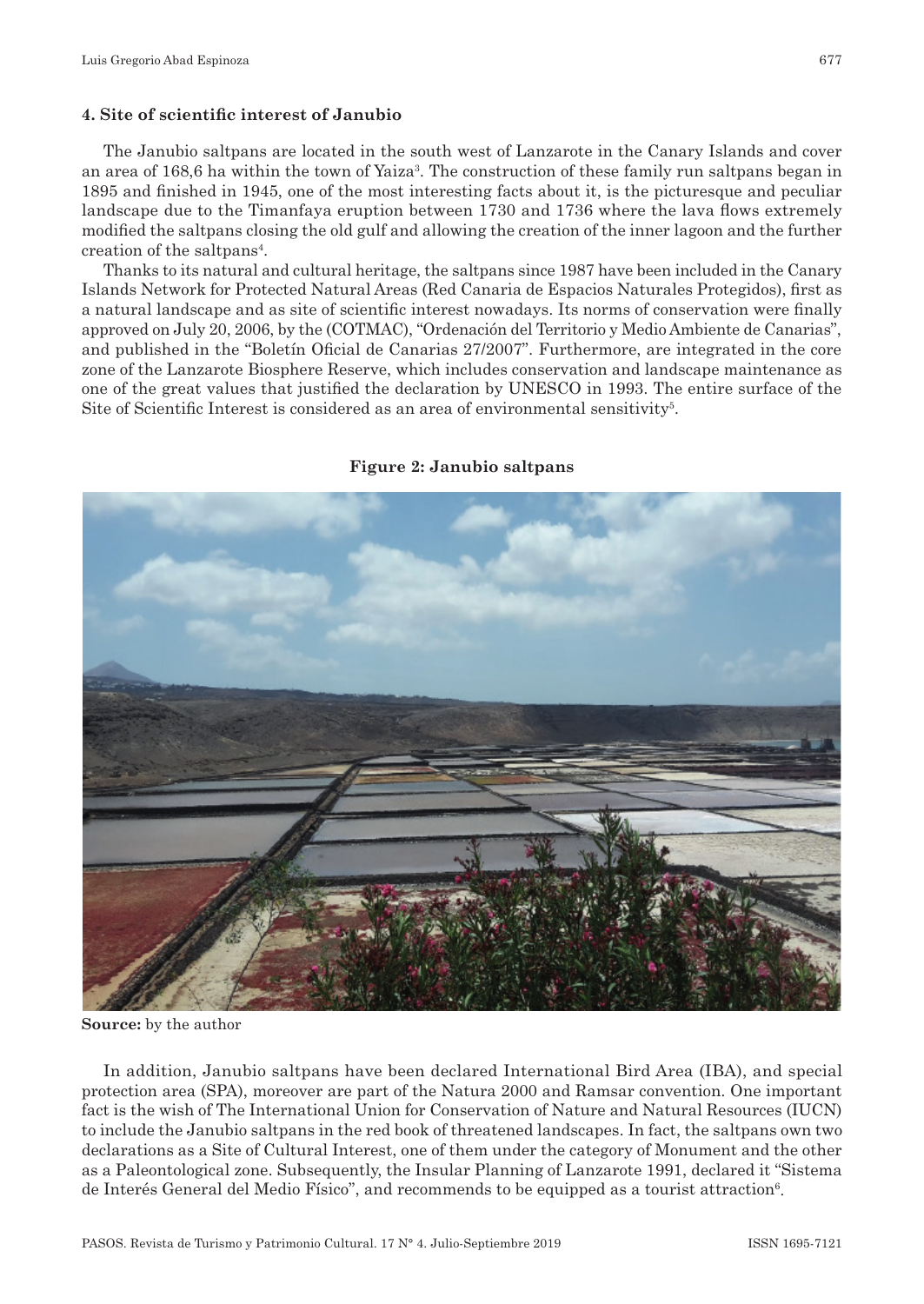Whereas, in 1990 the General Directorate of Environmental Quality of the Government of the Canary Islands undertook an initiative following the program of the develop of the outermost regions of the European Union "REGIS". In fact, the restoration of saltpans of the Canary Islands were the aim at that time. As a result, the pretention was to help the salt industry and improve the production and commercialization, as well as promote cultural tourism and ecotourism (Puche Riart et al., 2009).

Nevertheless, unlike the nearby El Carmen saltpans in Fuerteventura which have been restored completly, only a small part was restored in the Janubio saltpans (Puche Riart et al., 2009). Whereas, Janubio saltpans are the biggest and one of the most important saltpans in the islands, the contruction of a salt museum was an important objective long ago (Marín and Luengo, 1994). As a matter of fact, the project *Centro Turístico Casa De La Sal*, promoted by the Lanzarote Island Council and the so called Plan Futures<sup>7</sup>, was intended to enhance the natural and cultural values of the saltpans, building different facilities such as salt museum, interpretation center, viewpoint, paths and so on, mostly to provide sustainable deveopment in the territory<sup>s</sup>. Unfortunately, the idea has never taken place, despite being included in the Canary Islands Network for Protected Natural Areas (Red Canaria de Espacios Naturales Protegidos, ley 12/87), have been harmed due to the aggregate extraction. Nonetheless, these saltpans have been exploited since the 19<sup>th</sup> century and still active nowadays (Puche Riart et al., 2009).

#### **5. Methods**

This study engaged 12 individuals involved in both saltpans (*n*=6, in Sečovlje and *n=6* in Janubio), a period of participant observation and in depth semi‑structured interviews were conducted between September 2015 and April 2016. It is worth noting, that between these months I could carry out a somewhat deep ethnographic research in Sečovlje and its surrounding territories of Piran and Portorose where I have interviewed the informants, gathered the bibliography resources and mostly did the useful observations in the saltpans. I was fortunate to live and work in the tourism industry of the sea resort destination of Portorose for nearly 2 years, hence this permitted me to have enough time to carry out the research without facing some major inconvenient. Though the official language of this territory is Slovenian and my little knowledge of it, this was not a problem due to my knowledge of Italian, namely the second official language of the whole Istrian territory and in which most of the interviews were done, with the only exception of one interview that was done in English.

Unfortunately, unlike the time that I spent in Sečovlje, in the case of Janubio I was only able to stay in the field for merely one month (April 2016), therefore the time for fieldwork and interviews was evidently shorter. However, I tried to gather as much information as I could regarding the saltpans, thus, thanks to the interviews and observations made in Janubio and the nearby towns of Lanzarote I could obtain some important data concerning the objective of the research, and whereby the comparison between both cultural landscapes could be attained. Furthermore, in the case of Janubio the realization of the interviews was not an obstacle, thus due to my knowledge of Spanish as a mother tongue and English.

In addition, due to the topic and the phenomenological characteristics of the research, semi-structured interviews fitted better with the informants and they will to interpret they own point of view regarding the phenomenon. Semi‑structured interviews are interviews that display a list of topics and questions to be discussed, sometimes without a defined order and, in most cases, without a precise formulation or canned responses (de Lillo, 2010). As a result, informants were selected for the interviews through a non‑probability sampling, all the individuals who participated in the research are an important source of information for the analysis of this phenomenon, hence, they represent an objective sampling. In the objective sampling, sampling units are selected because they are in possession of aspects or particular characteristics which could better afford a careful exploration and understanding of the central themes and questions that the researcher will study (Ritchie et al., 2003). In short, the informants were individuals who work on the saltpans or in the tourism industry, therefore informants were first contacted by e‑mail or telephone, or in some cases directly in they work places. Subsequently, interviews were carried out in offices or in one specific location agreed with the person to be interviewed and lasted roughly 45 minutes to one hour. All interviews were recorded and whereupon transcribed for the final analysis of the data, moreover due to the privacy issues interviewee names were replaced with the respective roles of the informants. Furthermore, the period of participant observation, though a bit short in Janubio, nonetheless was very useful to better understand the main features of the saltpans and hence to gather clues and information prior to the interviews, thus I could observe closer the life of the salt workers and the way in which they perceive and dwell the suggestive environment of the saltpans.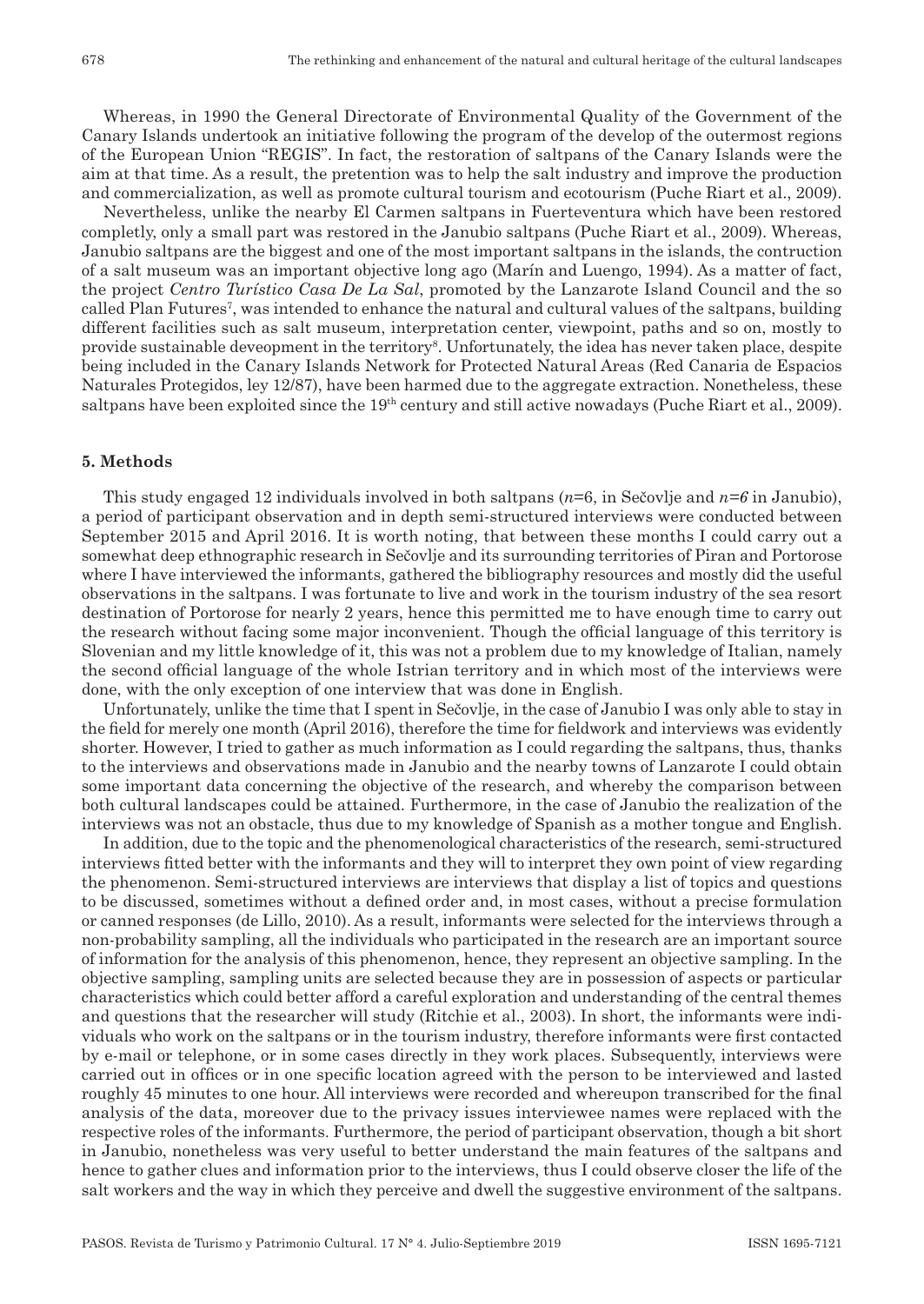#### **6. Results**

Results from the techniques of data collection were divided in three different key themes: 1) the awareness of the importance of the saltpans; 2) the enhancement of the values; and, 3) the benefits and impact of tourism. As I argued before, owed to the subjective characteristics of the interviews, it is worth emphasizing that the information given by the individuals was crucial to better explore the phenomenon. Indeed, informants tried to explain different peculiarities that ought not to be overlooked, and therefore the way in which they express their own perceptions about the importance of the values of the saltpans, differ among the people to whom the saltpans are a place in which they feel attached and connected, whether for diverse motives such as the awareness of the values that should be protected or for the different and profound relations that some people like the salt workers have with the natural environment, thus the majority of these perceptions contrast a lot with the way in which neoliberal activities such as mass tourism treat cultural landscapes and its important values.

In this respect, qualitative research and its methods specially ethnography in this case and the techniques of participant observation and semi‑semi structured interviews which are part of it, are fitter to understand and interpret the social reality in depth, therefore reality cannot be observed or measured, but must be interpreted and understood (Weber, 2002). For this reason, cultural landscapes ought to be approached and analyzed in a way that the complex relations and different perceptions which exist in the territory be highlighted, thus unfolding the somewhat hidden nuances which otherwise will remain covert if the subjective perceptions of the informants were not considered. As one of the forefathers of anthropology clearly points out: "social anthropology studies societies as moral, or symbolic, systems and not as natural systems, that it is less interested in process than in design, and that it therefore seeks patterns and not laws, demonstrates consistency and not necessary relations between social activities, and interprets rather than explains" (Evans‑Pritchard, 1951). I think this quotation could well be applied not only in anthropology but in all social sciences that want to better explore such a complex reality as the cultural landscapes.

#### **6.1. The awareness of the importance of the saltpans**

In the first key theme, informants were asked to describe their own conceptions about the importance of the saltpans and the different factors which undermine this awareness. During the interviews, I could discover some important cues about the neat difference in which some people approach to the cultural landscapes, hence, emphasizing the importance of the natural and cultural values that ought to be protected. The awareness for the protection of these values is in a stark contrast with a capitalistic logic of exploitation and mass consumption of the resources well known in sea resort destinations as both territories. As Ingold (1996) referring to the so-called rationalistic treatment of nature puts it: "Enlightenment thought has proclaimed the triumph of human reason over a recalcitrant nature. As a child of the Enlightenment, neoclassical economics developed as a science of human decision–making and its aggregate consequences, based on the premise that every individual act in the pursuit of rational self-interest". In short, either territories are a mass tourism destinations where natural environment has been modified, cementified and in the worst cases destroyed by the rationalistic logic of development, namely in these so-called sea resort destinations natural environment is a mere commodity to take advantage for the only purpose of earning as much money as possible, and therefore without thinking about the profound relations that some communities have with the not passive nature, and hence are extremely worthy of valuation.

The hedonistic features of most of the sea resorts give no room for a better appreciation of nature and its important role for the people who use to live within it and continue to engage hitherto in traditional activities. For example, since 2013 within the Sečovlje Salina Nature Park there is an open-air spa which offers wellness treatments using the natural resources of the saltpans. However, according to the interviewees the most wellness facilities of mass tourism nearby the saltpans consider a spa in the middle of a Natural Park as a competition, and therefore not a sustainable example to follow, thus, an individual who is the manager of the Park seemed worried about this situation:

*"We don't want to compete with other wellness facilities… but unfortunately they see us as a competition and there's no real cooperation in the territory, in my opinion this represents an unfair competition that does not bring any benefit to the development of sustainable tourism in the area."*

I1 (Manager, Sečovlje Salina Nature Park)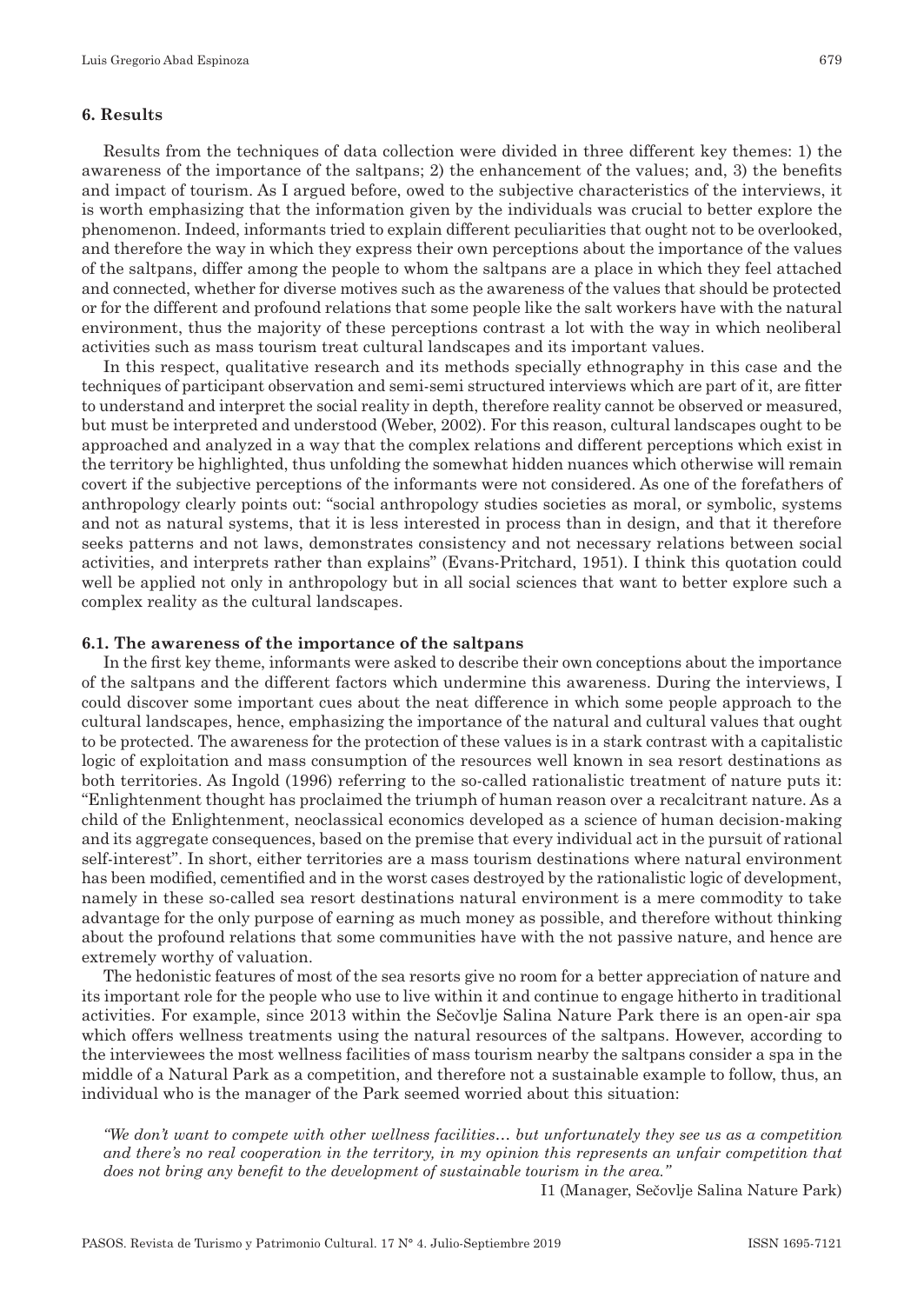In this instance, the lack of cooperation and awareness of the importance of the saltpans is evident, as a result, the informant argues that this kind of unfair competition doesn't provide any benefit to the saltpans and its resources. I can understand in his words that there is a problem about the cooperation in the territory, hence, it seems that most of the mass tourism facilities in the destination are worried about the services offered by the spa in the Park, namely this kind of unfair competition could harm the awareness of these resources and its important interactions of values.

As I argued before, I used to work in a resort located in the centre of Portorse within only few km from Sečovlje Salina Nature Park. During my observations, I could note that most tourists preferred to stay within the resort consuming all the all‑inclusive services offered by it, such as pools, private beach, sauna and other wellness facilities that obviously used the resources of the saltpans for its wellness treatments. Indeed, salt, mud and brine were natural resources from the saltpans that these facilities tried to promote, nonetheless, though ironically only few tourists know about the existence of the saltpans and their location. It seems logic that this kind of promotion has nothing to do with the awareness of the importance of the saltpans, this is to say, the resort is only aware about the cost and benefits of the promotion and consumption of these resources, thus, as the I1 in a provocative manner puts it: "most tourists in the resorts preferred to be closed in the claustrophobic boxes of the wellness treatments, instead to be outdoor and feel better the natural environment of the territory". The wellness facilities promoted by the resorts are at odds with the open‑spa located in the middle of the saltpans, indeed, the people who work in the Park explained me that all the materials used for the construction of the spa were natural resources of the environment, namely wood, mud, salt, brine and it is worth noting that this spa use merely solar energy and being opened only in the sunny days of summer.

This is the stark difference between a neoliberal logic of exploitation and commoditization of nature and the complex sustainable relations between human and nature in the cultural landscapes. According to the words of Christopher Tilley: "the neoliberal‑capitalistic Western conception of landscape is that of a surface or volume like any other, open for exploitation and everywhere homogeneous in its potential exchange value for any particular project" (Tilley, 1994). This is the somewhat tragic situation of most of the mass tourism destinations, likewise the cultural landscapes which are located in the surroundings are increasingly threatened by this kind of logic of exploitation which try to encompass everything that could be sold and bought in the market for the mere sake of profit. Furthermore, due to the polluting activities promoted by mass tourism nearby both cultural landscapes, thus, it might be said that one of the main problems of the saltpans is the fragility of its environment, although Sečovlje saltpans have an outdoor spa, Janubio owns an astounding and almost surreal natural environment. Indeed, one informant explained how important are the Janubio saltpans in Lanzarote and for which reasons should be known and preserved:

*"The most saltpans here in Lanzarote have disappeared over the centuries, and only Janubio remains active with the traditional salt harvesting methods. In my opinion, every person needs to know and be aware of the importance of these saltpans."*

I9 (Tourist guide, Janubio saltpans)

According to her, Janubio being the last saltpans in Lanzarote ought to be known and conserved, in fact these saltpans are the most important in the entire Canary Islands. Subsequently, most informants were agreed about the fragility of both saltpans, indeed, Sečovlje and Janubio are the few remaining active saltpans in either territories, for this reason be aware about its importance seemed fundamental according to the respondents to provide a better conservation in time. In speaking about the preservation of the cultural landscapes Sven Arntzen points out: "cultural landscapes have an identity value and so are regarded as worthy of preservation because they provide meaning to people's lives and activities" (Arntzen, 2003). It is the word "meaning" that need to be understood as a way of attachment to a certain place or environment, although the tourist guide is a part of the tourism industry and hence neither used to dwell nor worked in the saltpans, this not prevent her to recognize the importance of the saltpans as a heritage of Lanzarote. This is the difference between a mere objective nature to exploit and a nature to whom some people endow with agency. In this sense, nature is not a basic category to only extract its resources, but it is more a "higher order" category (Rappaport, 1971) which permeate humans and is permeated by them in a relation of reciprocity. Thus, worthy to be protected cultural landscapes represent the irreducible values that are intermingled among the community and the environment.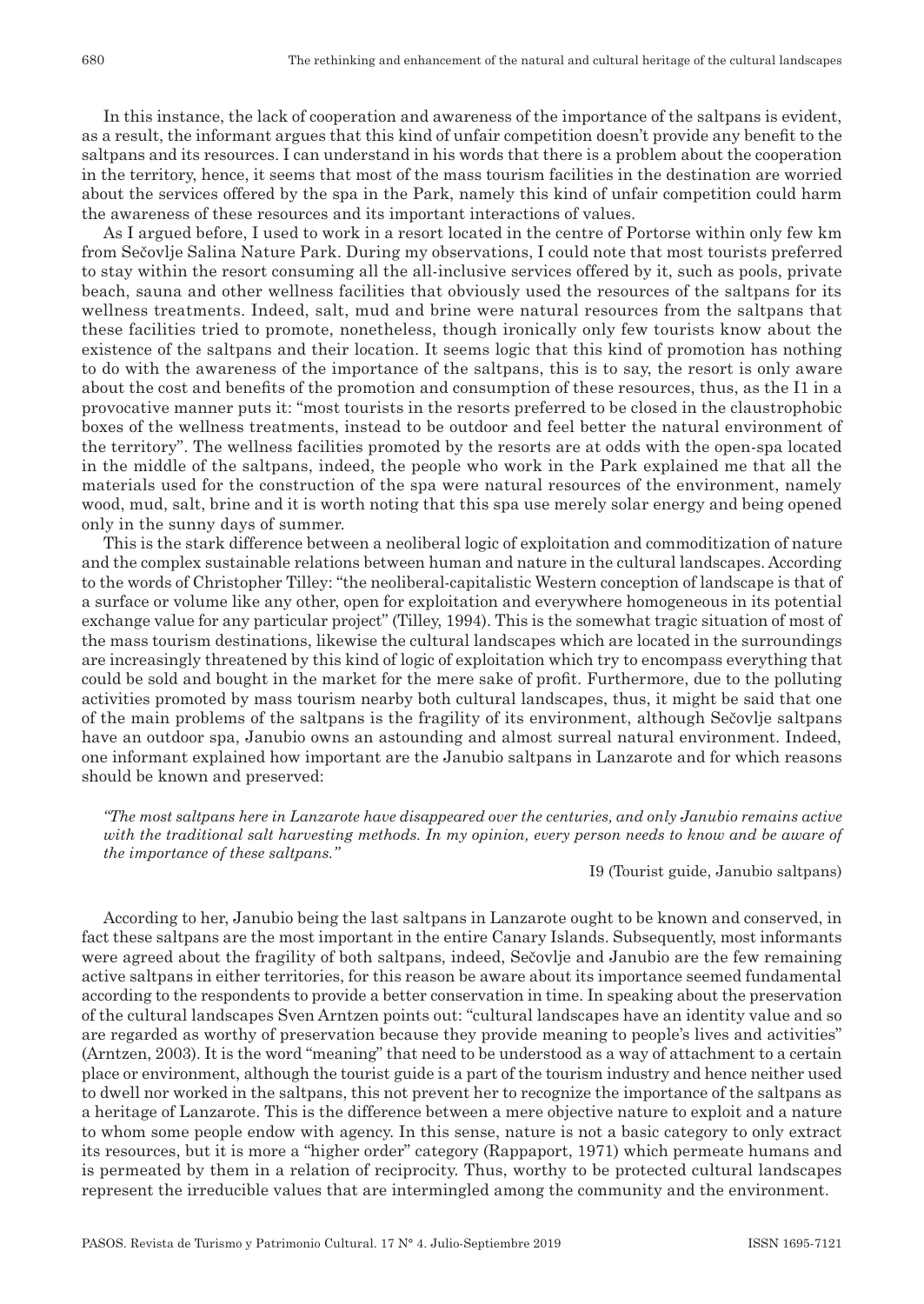Furthermore, other tourist guide of the Sečovlje Salina Nature Park gave us a very important clue about the awareness of tourists of the importance of these resources, indeed she identified the types of visitors who are more aware and more interested in visit the saltpans:

"*Tourists especially know about Sečovlje saltpans, but speaking about the awareness of its importance depends on the types of tourists. For example, hikers and those who want to spend their holidays in harmony with nature are mostly those that are more aware of the importance of the saltpans and the entire natural environment located on this territory."*

#### I3 (Tourist guide, Sečovlje Salina Nature Park)

For this informant, tourists which are more aware of the importance of Sečovlje saltpans are mostly those who want to be in harmony with nature, thus, one might wonder if these types of visitors are better tourists than those who spend their holidays in the all‑inclusive hotels? It seems obvious that the unsustainable way of approaching to nature is one of the main harmful features of mass tourism, that is to say, the commoditization and transformation of nature in gloomy and sterilized concrete buildings have produced a hyper consumption of a rather limited natural resources. Indeed, most tourists in these destinations are used to spend their time in these all‑inclusive facilities, albeit with high costs that afford them to attain the so‑called selfish pleasures of luxury and amusement.

Unlike those types of tourists, as far as I observed in the territory some hikers or adventure tourists are much more interested to be in the middle of the saltpans and therefore explore the nature and know more about the traditional activities of the salt workers. However, the motivations of the tourists to visit the saltpans may vary and depends on different factors and variables, nonetheless it is important to know the interpretations of the individuals to better understand the features of the visitors who are more interested in visit the saltpans. It reminds me an Italian backpacker who one day asked me which path would be better to follow to get to the saltpans, this fact surprised a bit, given that I was used to the usual very fashion clothed tourists that usually asked me only about how to get to the centre of Piran or to some fancy restaurant.

According to the philosopher Arne Næss: "It is highly necessary to promote a better valorisation of a more sustainable ecological approaches to nature which ensure the full richness and diversity of life-forms on the earth" (Næss, 1995b). For this reason, it is increasingly necessary the awareness of the importance of the values that the saltpans enclosed within it, hence certain activities such as tourism must be compatible with the preservation and valuation of the complex relations and resources that comprise the cultural landscapes.

Is it truth that both saltpans need to be protected to the harmful activities of mass tourism and other environmental degradations of capitalism, nonetheless this protection must be understood as the enhancement of the human-nature relations which the cultural landscapes used to deploy up to now, thus, the traditional activities of the saltpans ought to be carried on for a real valuation of the cultural landscape. In short, visitors who are really interested in the valorization of these resources need some information and a good accessibility to be more aware about the importance of the saltpans and know more of these protected areas. Unfortunately, according to the informant the lack of accessibility in Janubio represents a big problem to visit the saltpans:

"*In my opinion, not many visitors know about the saltpans, because here in Lanzarote is a little bit difficult to get around without a car, given that public transport doesn't take you everywhere in the island. In fact, the accessibility of the Janubio saltpans is not good and for me is one of the main reasons which tourists don't know much about these saltpans and its important resources."*

I9 (Tourist guide, Janubio saltpans)

I can confirm the words of the informant, thus, when I first arrived in Lanzarote the first thing that I asked was how to get to Janubio saltpans, I felt a bit disappointed when I discovered that the better way to arrive there was to rent a private car, therefore I discarded this option because I retained it expensive and useless if one wants to move freely without much worries about the parking. At this point it remained me only the last two options, namely a private tourist bus and a public bus, in the end I decided to try both options. In the former case the private bus took me to the most important towns and places in Lanzarote, It was a pity that the bus only stopped for few minutes in the saltpans and the most strikingly thing was that the passengers could not get off to better glance Janubio, in the latter case, the public bus left me in "la Hoya" stop nearby the saltpans, it is worth noting that the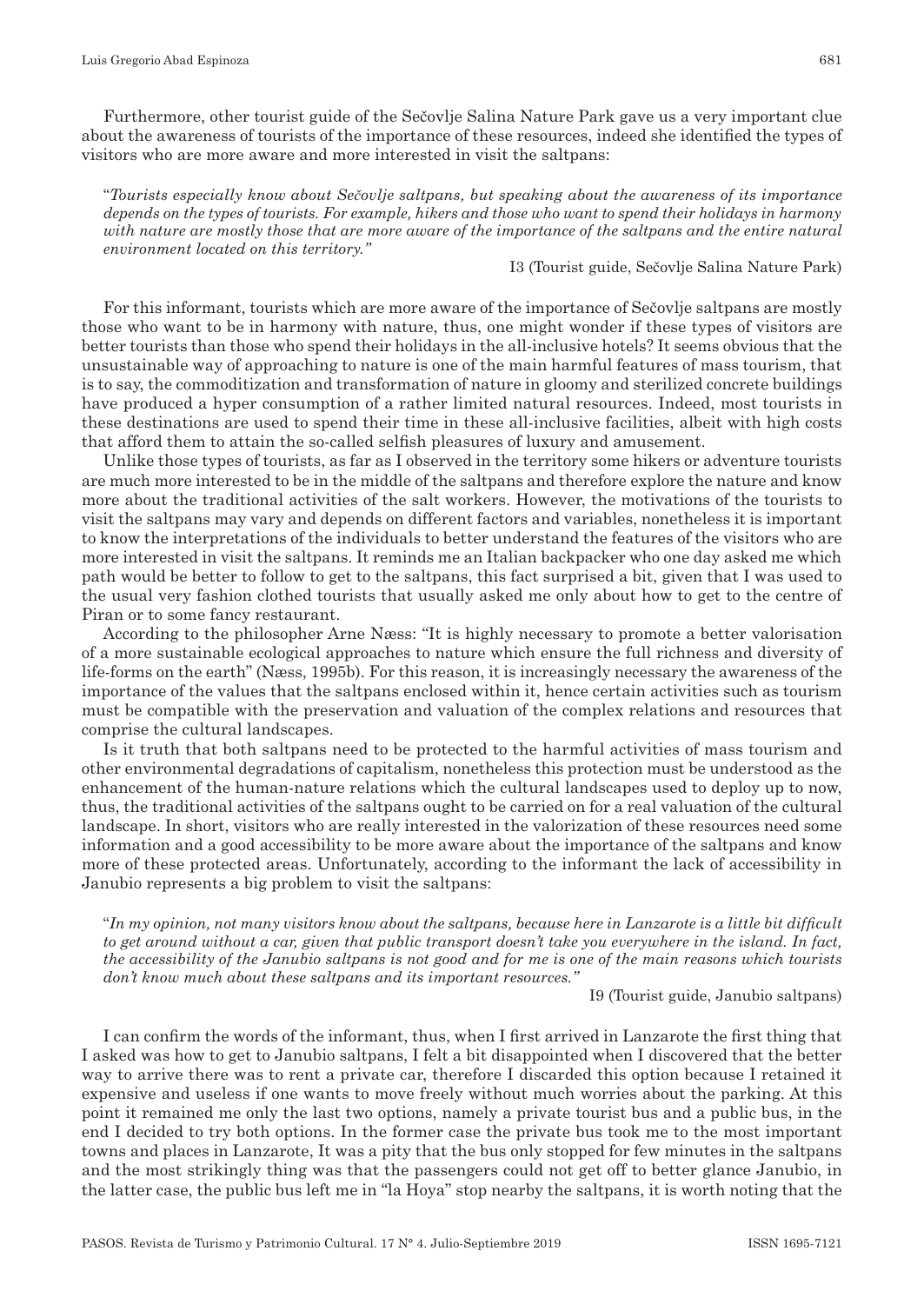path to get from the stop to the saltpans was very harsh and neglected, indeed it was difficult for me to walk and finally take the first glance to the astounding landscape of Janubio.

Furthermore, for the whole time that I stayed in Lanzarote I could observe that Janubio saltpans are less known by the average tourist than Sečovlje saltpans, that is, most of the visitors prefer to visit other renown tourist's places in the island. It seems that the lack of a good accessibility in Janubio hinder the will to visit this cultural landscape, whereas most of the visitors are prone to rely on the private tourist's buses that abound in the main towns, and therefore only stop near the saltpans and the passengers can barely take some pictures. In short, during the informal conversations that I had with some tourists, I could realize that most of them are willing to visit other attractions nearby or simply do not know much about the saltpans and its important values.

In my opinion in both territories there is a not negligible problem of cooperation and awareness about the extremely importance of these cultural landscapes, that is, both saltpans represent the irreducible values of the interaction between culture and nature that have been carry on despite the noxious effects of the market activities. In this respect, Wang and Fu analyzing the cultural landscape of Jianan irrigation system in Taiwan baldly argue: "if the local people are lack of the identity and the necessary knowledge of the cultural landscape and cultural heritage, sometimes an irreversible damage to the cultural landscape would occur through the process of the public participation. The cooperation between local awareness and the academic researches would be important to avoid the degradation of the landscape" (Wang and Fu, 2011). It is this kind of cooperation that need to be fostered in both protected areas, not only for the sake of conservation as a museum can teach us, but it is the continuation of the traditional activities that represent the values of the cultural landscapes, and hence, the reciprocal relations of an active culture-nature collaboration (Plumwood, 2006) that need to be conserved, thus the awareness about the importance of these saltpans must be a priority.

#### **6.2. The enhancement of the values**

In this theme, the main issue was the discussion about the enhancement of the so-called natural and cultural values. As I discussed since the first part of the article, the distinction between these values ought not to be understood as a mere dichotomy, indeed in the case of the cultural landscapes though western, there is a complex and non-trivial relationship among nature and culture that must be foregrounded for a subtler exploration of these puzzling values. That is, one of the most interesting features of both saltpans is the traditional salt harvesting methods which have been undertaken to date, thus, the preservation of this intangible heritage seemed very important by the informants to better enhance the deep values of these cultural landscapes.

According to a neat culturalist approach characterized by the Boasian anthropology: "Human activities such as productive ones may produce culture and therefore incorporate cultural values" (Kroeber and Kluckhohn, 1952). In this sense, there is an overemphasizing of the cultural domain, that is to say, a mere cultural "appropriation of nature" (Ingold, 1986). The culturalist approach could not help us to consider the interrelations between humans and their "cultural activities" such as the salt harvesting methods and the non-human nature and all its species that dwell in it. "All things hang together" (Næss, 1989), and hence whichever activity undertaken by humans whether harmless as the cultural landscapes or harmful as the capitalist market will always confront to a nature with its own intentionality and not an inert object. The intangible heritage of the salt harvesting methods should be understood as a reciprocal fruitfully relations in which the salt workers have with the whole natural environment in which species with its own intentionalities dwell within it and not a mere tabula rasa to leave the imprint of the superior culture.

However, in the last years some saltpans around the world including Sečovlje and Janubio are suffering the consequences of the savage capitalism and its industrial mass production of salt. During my observations I could note a big concern in both saltpans about this fact that are indiscriminately forcing a lot of saltpans around the world to closed, let alone the very bad effects not only to the salt workers and their livelihood, but also to the fragile natural environment that remains exposed to the non‑ethical way of treatment the nature by market capitalism. As a matter of fact, most of the interviewees retained that the traditional salt harvesting methods should be preserved and enhanced to a better conservation of the saltpans and its values. Thus, the manager of Sečovlje Salina Nature Park reiterated the importance to maintain the salt production with its traditional medieval methods: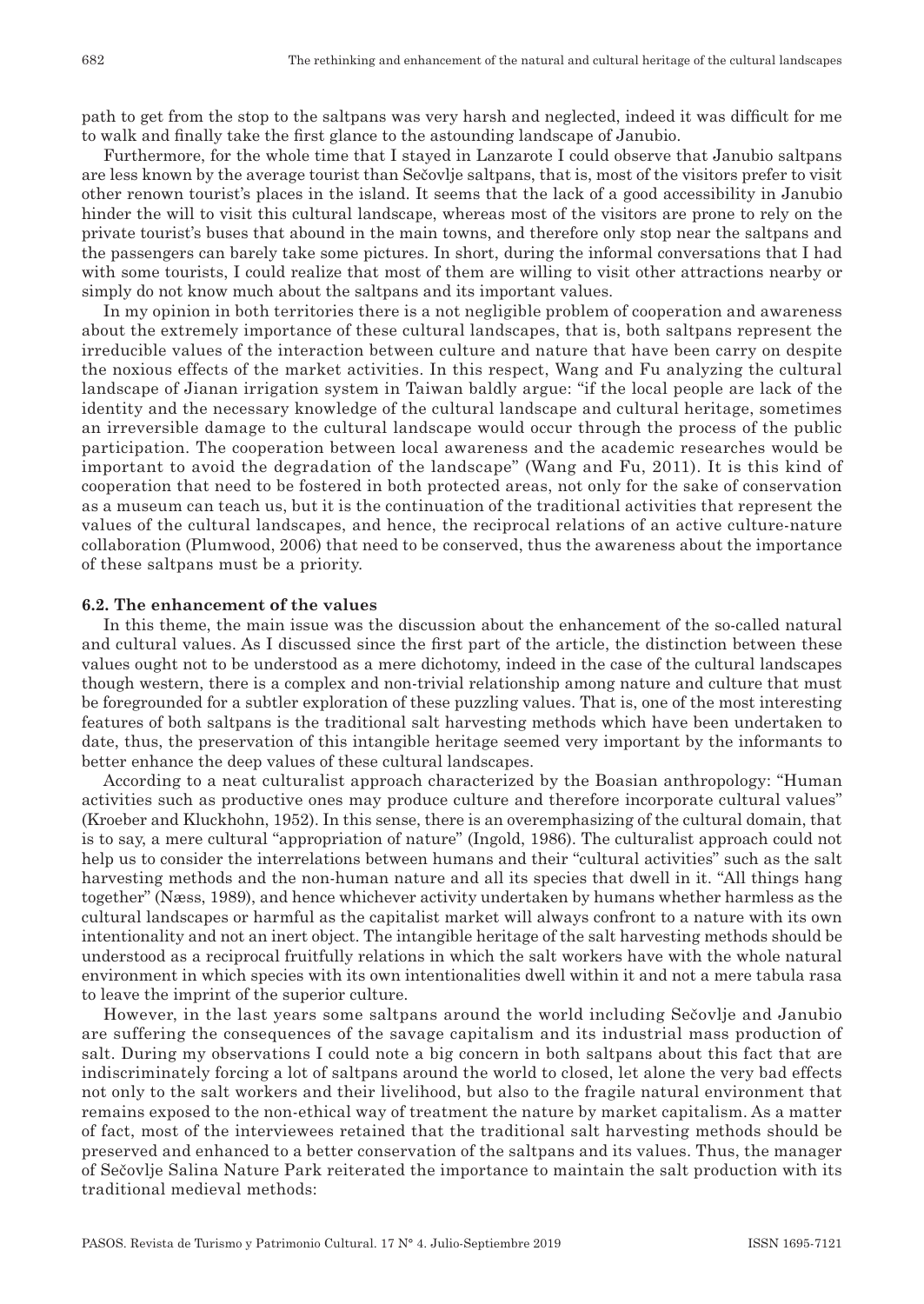*"I must emphasize that our goal was never to compete with the international market, as most people know it would have been much easier to produce salt in an industrial manner thinking obviously only to profit. However, we continue with a tradition of more than 700 years, our salt produced with these medieval methods is rich in minerals and is a sustainable product that enhances the natural and cultural heritage of the territory."* I1 (Manager, Sečovlje Salina Nature Park)

During the conversations with this informant was not hard to note his concerns about the plight of the saltpans that are facing nowadays due to the increasingly savage market of salt, therefore he argued that unlike other territories such as north Africa where the intensity of the sun is higher during the year and thus fitter for the industrial salt production, in the Istrian territory of Sečovlje, despite the less intensity of sun it will nonetheless continue with the traditional salt harvesting methods.

In short, it is worth noting how important is to maintain the traditional salt production to provide sustainability and a valuation of the resources, in contrast to the industrial methods and the international market which have always seen the "inert" nature as an object to exploit and tame for the only sake of take advantage of its resources, hence, without thinking about the preservation and the acknowledge of the complex values that the saltpans host. Furthermore, in the case of Janubio, for most of the informants the traditional salt harvesting methods are regarded as much important as in Sečovlje, moreover a salt worker who works for many years in the saltpans describes the importance of these traditional methods:

*"We continue with a traditional salt production which obviously enhance the natural and cultural heritage. The harvesting method that we use does not harm the environment as the industrial methods."*  I7 (Salt worker, Janubio saltpans)

Although Sečovlje saltpans are much bigger and the salt harvesting methods used are older than those used in Janubio, whereby in the former the traditional salt harvesting methods are medieval and those used in the latter dated from the beginning of the  $20<sup>th</sup>$  century. Notwithstanding, we need not deny the complex way of interactions and dwelling in the environment even in Janubio that the salt workers have used to foster so far. It is from this relational context of people's engagement with the world, in the business of dwelling, that each place draws its unique significance, namely, this means that in dwelling in the world, we do not act upon it, or do things to it; rather we move along with it (Ingold, 1993, 2000).

This is to say, that the natural environment of the saltpans is not an inert unmovable mass that only wait the action of human culture by its harvesting methods and the related activities of dwelling, moreover nature is not simply a medium in which human culture undertakes its practices as Sauer argued in his famous concept of cultural landscape. According to Val Plumwood, this concept of cultural landscape repeats the same Platonian–Aristotelian dualized and gendered conception between a rational–master principle and a formless-passive matter to be subdued, indeed she convincingly puts it:" with the father- 'culture' counted as sole agent, and the mother as the mere "medium" or 'nurse', the result, the 'cultural landscape', is naturalized as the child of this Aristotelian father as sole creator" (Plumwood, 2006).

Furthermore, the traditional salt harvesting methods of both saltpans ought to be regarded as not a sole cultural heritage which unwittingly underestimate the agency of the entire natural environment which participates in the cyclical processes of the so-called cultural production, but it is to be understood as a hybrid category in which diverse agencies are at stake. As a result, I can argue that in both protected areas the preservation of the traditional methods should be enhanced insofar the continue interplay of agencies not be downplayed as a mere cultural reductionism.

However, the preservation and enhancement of these values depends mostly on the cooperation in the territory, and therefore different projects should be undertaken to provide a better consciousness and valorization of these important resources. For instance, unlike Sečovlje saltpans which own a salt museum, interpretation center, spa and other facilities which represent a sort of valorization of the resources, in Janubio for many years exists a project called *Centro Turístico Casa De La Sal*, which was intended to build a salt museum and an interpretation center, nonetheless this project have never been taken place to date. Nevertheless, an informant who is an employee of the tourist office of Arrecife in Lanzarote told me that it seems that something it is going to change, indeed in these words she describes the current situation of the project: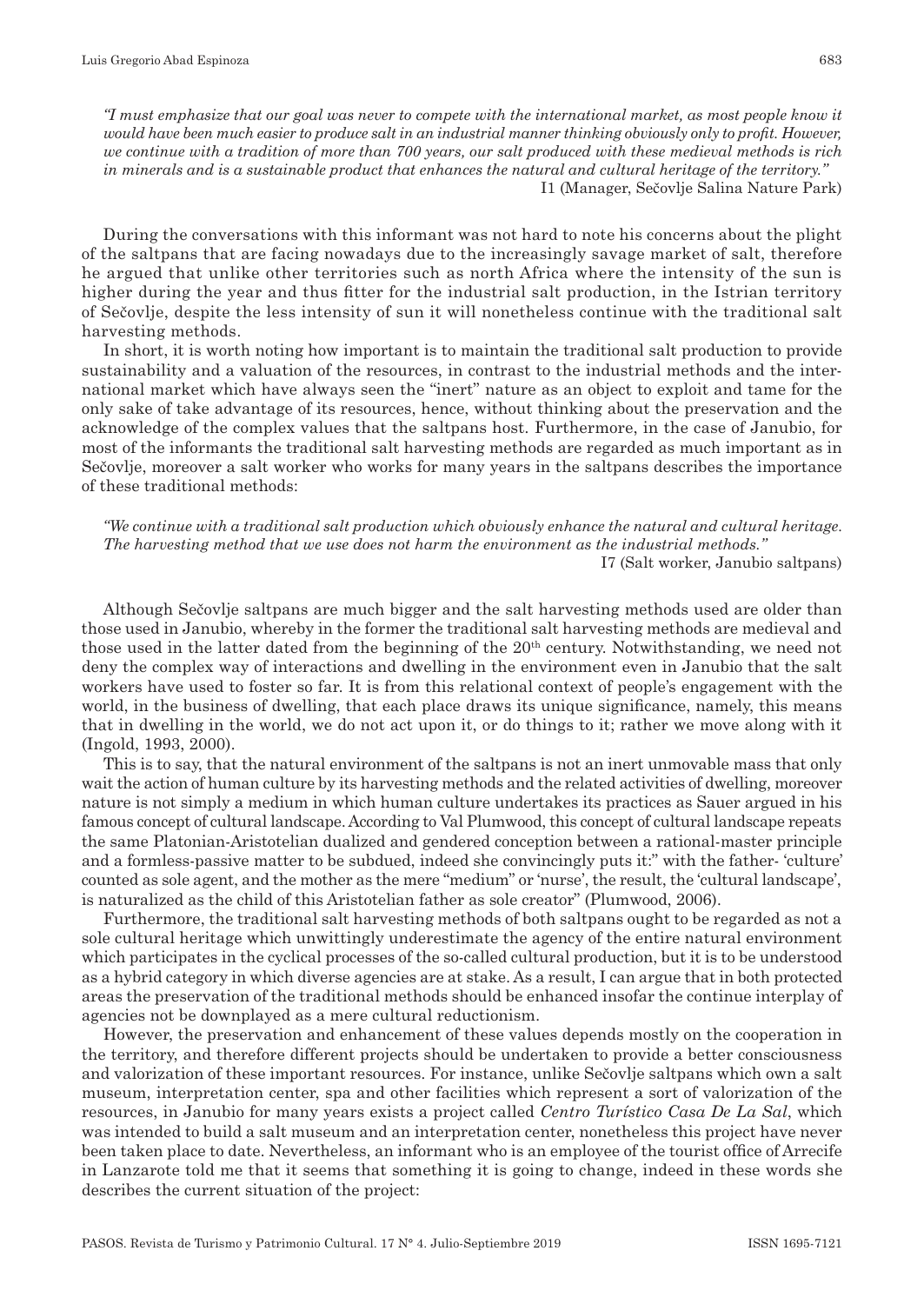*"The last time I talked with the person who is undertaking this project, he told me that the license to build the salt museum and the interpretation center is almost in the deadline, in fact he thinks that briefly those facilities will be built."*

I10 (Tourist office, Janubio saltpans)

The undertaken of this ingenious project could evidently help to the enhancement of the whole values of the saltpans, moreover if this old project will take place someday will foster a better appreciation of the daily life of the salt workers and their deep relations with the natural environment which have been maintained through the time, thus, this will display to everyone the interrelations of values and intentionalities which are worthy of preservation. In this respect as Wang and Fu sharply point out: "the significant features of the cultural landscape were usually represented through the collective and numerous identical elements. Thus, the significant elements in the cultural landscape should be preserved and conserved with necessary legislative and technical instruments, to prevent or minimize the deterioration and change" (Wang and Fu, 2011). Consequently, the values that ought to be preserved and enhanced by the help of these facilities, represent the entire and irreducible heritage of this cultural landscape.

Talking about this holistic heritage that represents the human activities in a sort of harmony with the natural environment, thus, in Sečovlje the open-air spa "Thalasso Spa Lepa Vida" tries to promote and valorize the traditions of the salt workers employing the natural resources of the saltpans:

*"The wooden structures resemble the salt workers houses where they could rest, these houses were built around the area of Lera by the Austro‑Hungarian Empire and are still used for work and for rest of salt workers. The other main materials used for the construction of the spa were the stones and mud of the Sečovlje Salpans, all of which are natural materials from the Park to ensure sustainability and authenticity."* 

I1 (Manager, Sečovlje Salina Nature Park)



**Figure 3. Sečovlje saltpans, at the bottom Thalassso Lepa Vida spa**

**Source:** by the author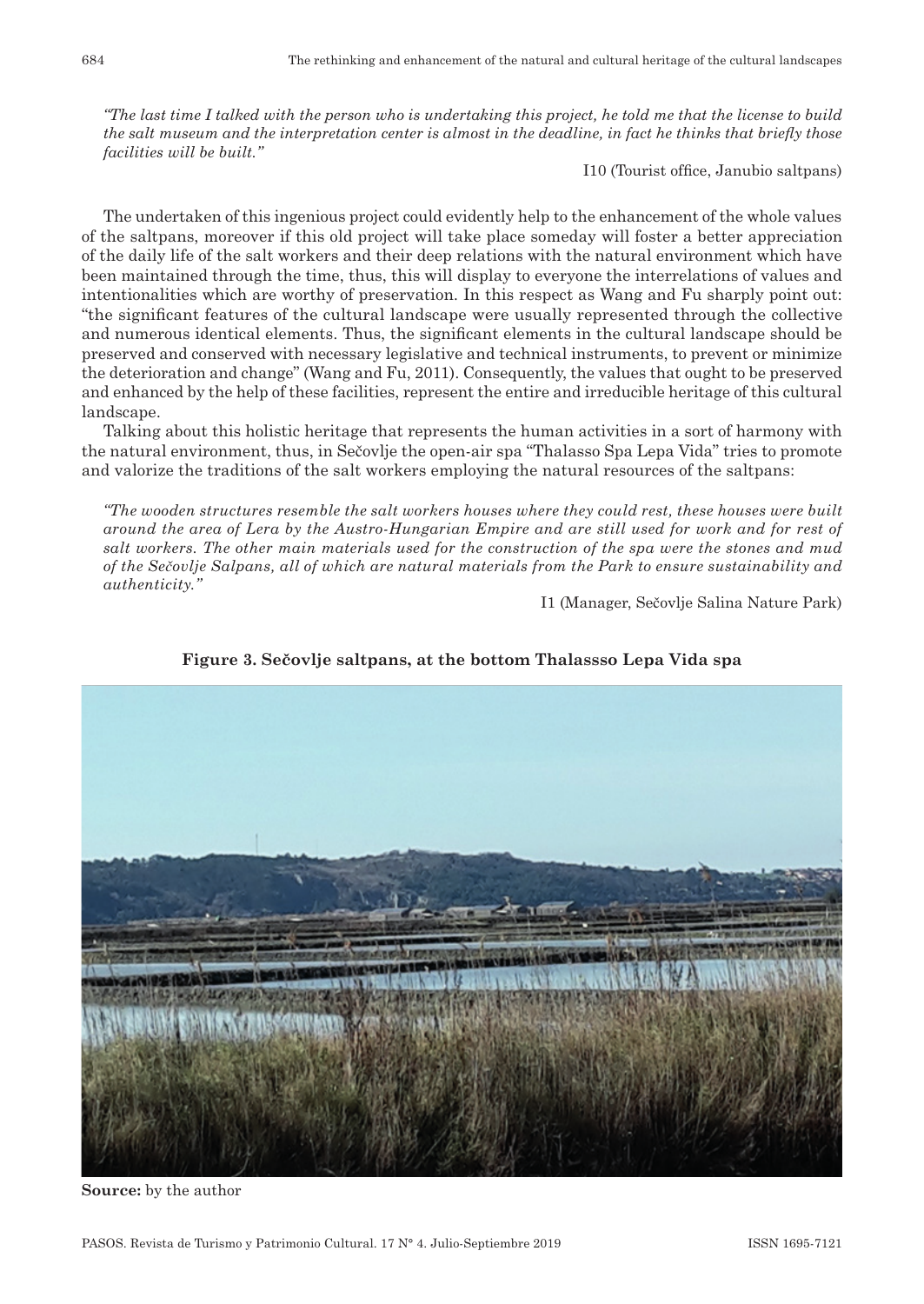It is very interesting to see how the natural environment provides the resources to create some architectural and aesthetic structures like the spa located in the middle of the Sečovlje Salina Nature Park, nonetheless these are not to be understood as commodities which the only aim is to fulfil human needs, thus, this natural environment ought to be approached as a live organism with its own species, spaces and agencies, that is, as Descola and Pálsson emphasize: "some scholars have argued that the relations between organism and their environments are reciprocal, not one‑way. In the process of engaging with the environment, organism construct their own niches" (Descola and Pálsson, 1996). The beforehand citation reminds me when I was roaming in the Sečovlje saltpans during a sultry day staring to the art of salt harvesting, suddenly a salt worker approached me and told me that near the spa nest very precious birds that he could recognize by their songs.

One of the outstanding features of human technical practices lies in their embeddedness in the current of sociality (Ingold, 1993), nevertheless this kind of sociality ought not to be considered as merely one‑sided, namely emphasizing only the human domain and culture as the master of reason to whom nature is a separated ontological domain bereft with any kind of participation and intentionality. On the contrary this sociality could be regarded not only as two-sided, thus human-nature, but I think maybe there is perhaps room for a multi-sided sociality, that is, human agency and the manifold agencies of all organisms who dwell in the environment. In short, according to Ingold a dwelling is: "not a mere place of being, but a taskscape, an ensemble of mutually interlocking tasks that "come into being through movement" (Ingold, 2000). This is the way in which the salt workers dwell in their environment, therefore when they engage in the activity of salt harvesting they are in deep contact with other intentionalities of the natural environment that stimulate their senses and perceptions of what it is to "dwell". Thus, the complex relations between human and non-humans are one of the most important features of the cultural landscapes. Furthermore, the open-air spa could have a double function, the former as a health and wellness facility and the latter but the most important as a safeguard of the entire heritage of the site.

After all this analysis of the data of both territories, it might be said that the values of Sečovlje are more enhanced and promoted than those of Janubio, indeed, according to the interviews and the period of participant observation in the field, I could confirm this hypothesis. Nevertheless, it seems that the salt products of both protected areas are requested mostly by tourists, therefore one informant who works on the shop of the salt products of Sečovlje Salina Nature Park, argues that thank to these products the territory has become more recognized:

*"These products are very popular among tourists, especially for foreigners. The first thing tourists want to do when they arrive in Piran is buy these products, I think thanks to the products of the Sečovlje Salpans, the territory and its resources have become much better known and appreciated in the world. Unfortunately, in my opinion there is no cooperation in the destination to enhance and promote the Sečovlje saltpans."*

I5 (Shop, Sečovlje Salina Nature Park)

It seems that the salt products of the saltpans are well known by tourists, thus, "Piranske soline" the official shops of the Sečovlje Salina Nature Park are well spread around Slovenia. This important fact could be regarded as sort of promotion of the resources of the saltpans, as well as a strategy to diffuse awareness of the importance of these values. However, the informant argues that there is no cooperation in the territory to enhance and promote these values, in fact the same problem has been highlighted in the first key theme, therefore it might be argued that the saltpans are not enough valued by the territory.

On the other hand, even in the case of Janubio it seems that the salt products sold in the traditional small warehouse of the saltpans are appreciated by tourists, thus, this informant recount about this fact:

*"Some tourists buy the salt products and in my opinion, is very important that much more people recognize the benefits of the salt of the Janubio saltpans."* 

I10 (Tourist office, Janubio saltpans)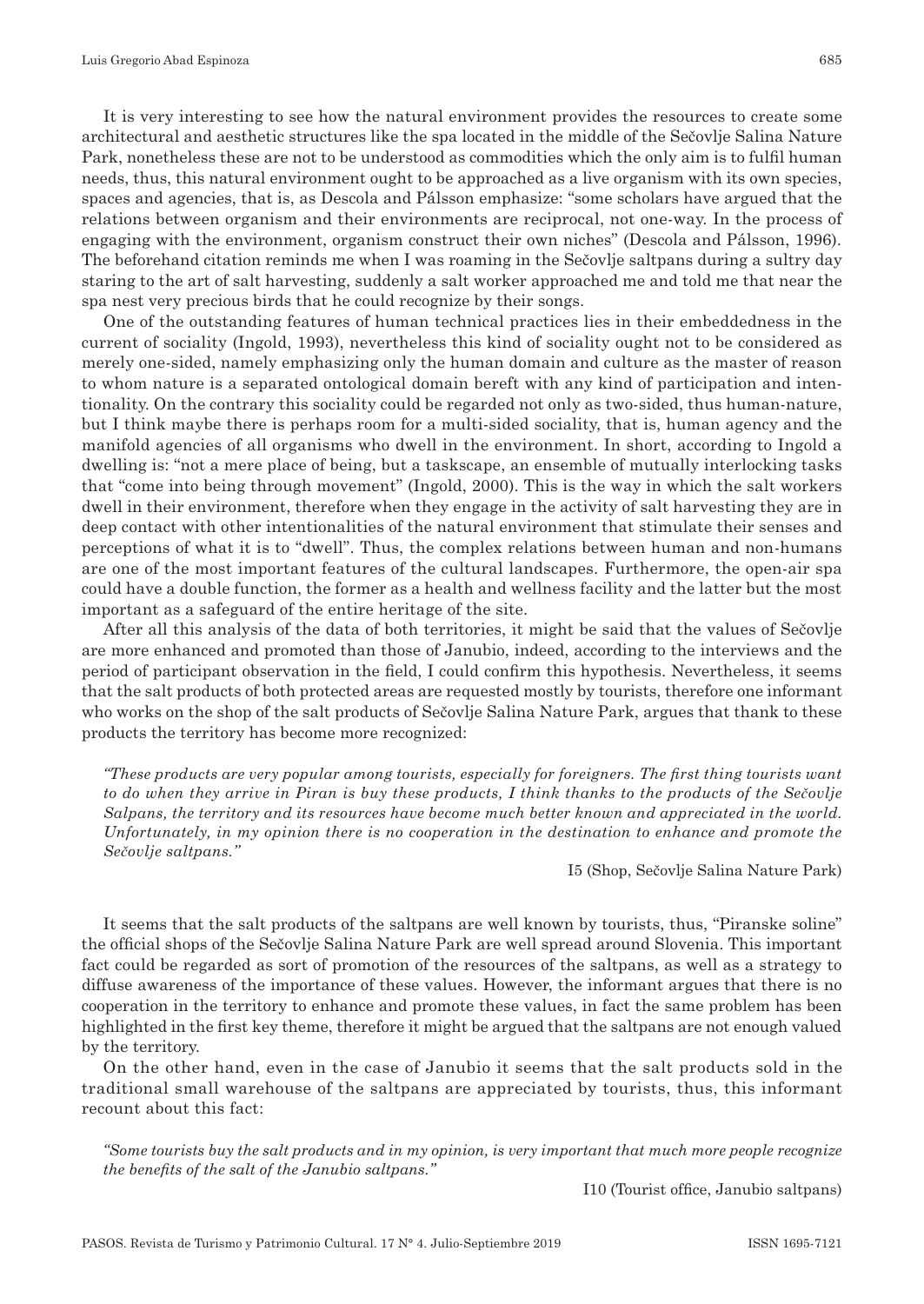

**Figure 4: The entrance of the warehouse in Janubio**

**Source:** by the author

During my fieldwork observations in both territories, I could appreciate that nonetheless the difference between the rustic small warehouse of Janubio and the "modern" and a bit fancy shops of Sečovlje and the surroundings, there is a connexon of values that either shops try to promote. These values are the core of the heritage of these saltpans, namely the salt products are not only the masterpieces of the salt workers who skillfully and elegantly defy the sun, mud, water, wind, birds, this is to say the "wild natural environment" that need to be domesticated and as a mere medium provides its precious resources for the attainment of the final products that will appear on the shelves of the shops ready to be consumed and appreciated by the visitors. It is these "enchantment technologies" (Gell, 1998) which are behind every grain of salt produced in these environments that bewitch the visitors, hence each bag of salt could be considered as the metonymy of the diverse types of agencies which belong not only to the salt workers and their masterful skills, but also to the whole natural environment and its organisms which are engaged in the entire processes and activities of these cultural landscapes.

Furthermore, it is worth noting that the rustic charm of the warehouse of Janubio could be an advantage due to its peculiar characteristics and moreover the undeniable breathtaking landscape of the saltpans. For these reasons, it is very important that both saltpans promote these values to keep alive the traditional salt harvesting methods and its astonishing holistic heritage.

#### **6.3. The benefits and impact of tourism**

In this final key theme, I will treat a somewhat paradoxical issue about tourism in the so-called protected areas, thus the saltpans discussed in this article are both areas characterized by the fragility of the natural environment, in this sense, two logics are at odds in this case, namely mass tourism and its harmful activities promoted mostly by the sea resort destinations and a rather environmentalist logic that most of the protected areas around the world strive to deploy. One example of this situation might have been given by Bacon and his case studies about the wetlands of Jamaica and Trinidad in the Caribbean, despite they have been seriously impacted by mass tourism, according to him: "wetlands could serve as a diversification of tourism industry. Where the natural heritage requires protection and tourism need to be monitored through the methodology of the various national environmental and socio‑economic criteria for assessing the potential use of wetlands for these purposes" (Bacon, 1987).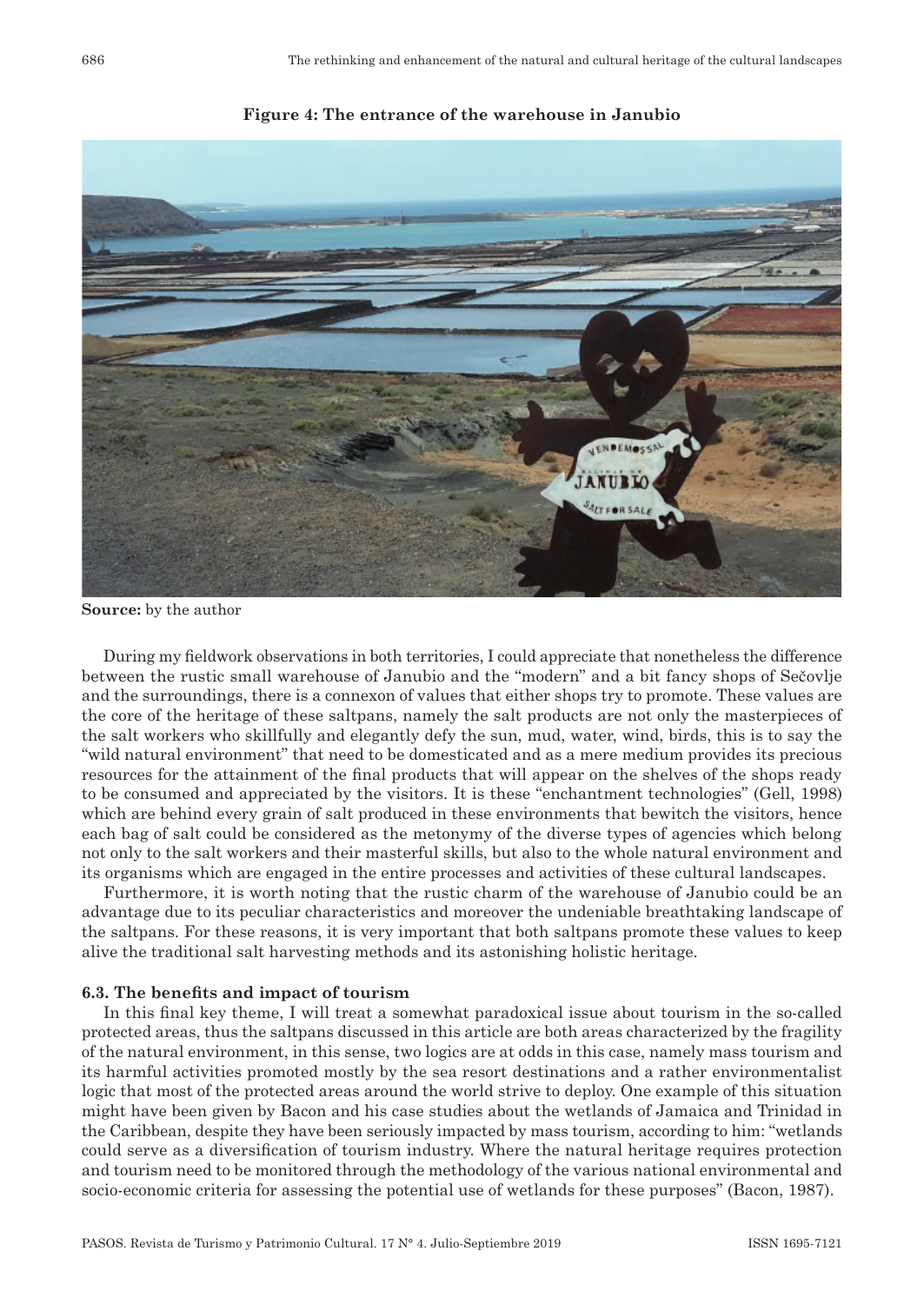Far from being a neutral issue, the protection of the wetlands ought to be a high priority, but nonetheless different logics of nature collide, indeed, the harmful neoliberal activities of mass tourism which disrespect the natural environment and the radical conservationist logic that pretend to protect the so-called wilderness. The citation above seems to disregard the agency of nature and the relations that this has with the dwellers not the tourists of course, thus, nature is simply treated as an inoffensive prey that need to be protected from predators that are looking forward to hunting it and tear it to pieces. Regarding this matter, Descola points out: "by fetishizing nature as a transcendental object, the control of which would be displaced from predatory capitalism to the rational management of modern economics, the conservationist movements, far from questioning the foundations of western cosmology, tend rather to perpetuate the ontological dualism typical of modern ideology (Descola, 1996). Nevertheless, it is truth that the natural environment ought to be protected such as the case of the cultural landscapes, but this protection should not disregard the human and non-human relations who are at stake in these environments, thus, there is no need to hyper-separate nature and culture and represents nature as an absence of the human (Plumwood, 2006).

In both saltpans it seems that tourism is an important issue, and therefore according to the informants should be sustainable to not harm the fragile environment of them. As I described before, either protected areas are located nearby mass tourism destinations, hence, the most tourists are not much aware of these cultural landscapes and indeed are more likely to visit other tourist attractions in the territory. For example, it seems that the lack of accessibility is the main reason for this phenomenon:

*"I proposed that an electric bus could bring tourists to the Park, it is true that we are close to the centre of Portorose but we are at the same time too far away for tourists who don't want to walk and go so far… but unfortunately there is no cooperation on this territory for the enhancement and promotion of the resources of Sečovlje. It would be much better if the hotels instead of offering chocolates to the visitors better offer a bag of salt as a souvenir and brand that enhance the territory."*

I1 (Manager, Sečovlje Salina Nature Park)

Needless to say, that would be better if tourism would be monitored and therefore ought to follow the so‑called pillars of sustainability to prevent any negative impact to the environment. Nevertheless, the somewhat utopian concept of sustainability needs to come to terms with the complex and reciprocal relations between humans and non‑humans characterized by the cultural landscapes, thus, it might be said that both saltpans need conscious visitors that could foster the awareness about their important values. Furthermore, according to the informant an eco-friendly bus could be a good solution to invite visitors to the Sečovlje Salina Nature Park in a "sustainable" way, and therefore coping the lack of accessibility. In my opinion the powerful idea of sustainability needs to be less radical to acknowledge that environments such as cultural landscapes are far from being the Eden of nearly no human impact or a virgin pristine nature that should be fenced. For this reason, there is a need for a sustainability that aims to protect the interrelations among those humans and non-humans, that is the whole environment. In short, according to Arne Næss: "Most of the approaches to nature in the world could be compatible with nature, namely, only the Western approaches promoted by industrialized countries are against it" (Næss, 1995a). According to the clever idea of the informant, that is, of representing a bag of salt as a brand and souvenir of the territory to give to tourists, I think that this could be a strategy to enhance the resources of the saltpans and therefore to better improve the cooperation in the destination, namely, a seemingly frivolous bag of salt hides the collaborative and fruitfully interrelations between humans and non-humans which represent the core of the saltpans and moreover it is not merely the industrial salt bought in the supermarket.

As I could observe in the field, the accessibility of Janubio saltpans is worse than Sečovlje, this is probably due to the characteristic of the volcanic landscape which surrounds the entire environment. However, I could argue that nonetheless this situation some visitors visit the saltpans, though less than in Sečovlje, mostly by private transport. Furthermore, an American guy who works for some years as a tourist guide in one of the main private tourist buses led mostly by British, describes why visitors choose to take the tourist bus:

*"As a tourist guide, I can argue that the people who decide to take our tourist bus want to know the most important tourist attractions in Lanzarote. In fact, we pass near the saltpans and explain them about it (but we don't stop it) … I know that some tourists like to buy the salt products sold in the salt warehouse."* I8 (Tourist guide, Janubio saltpans)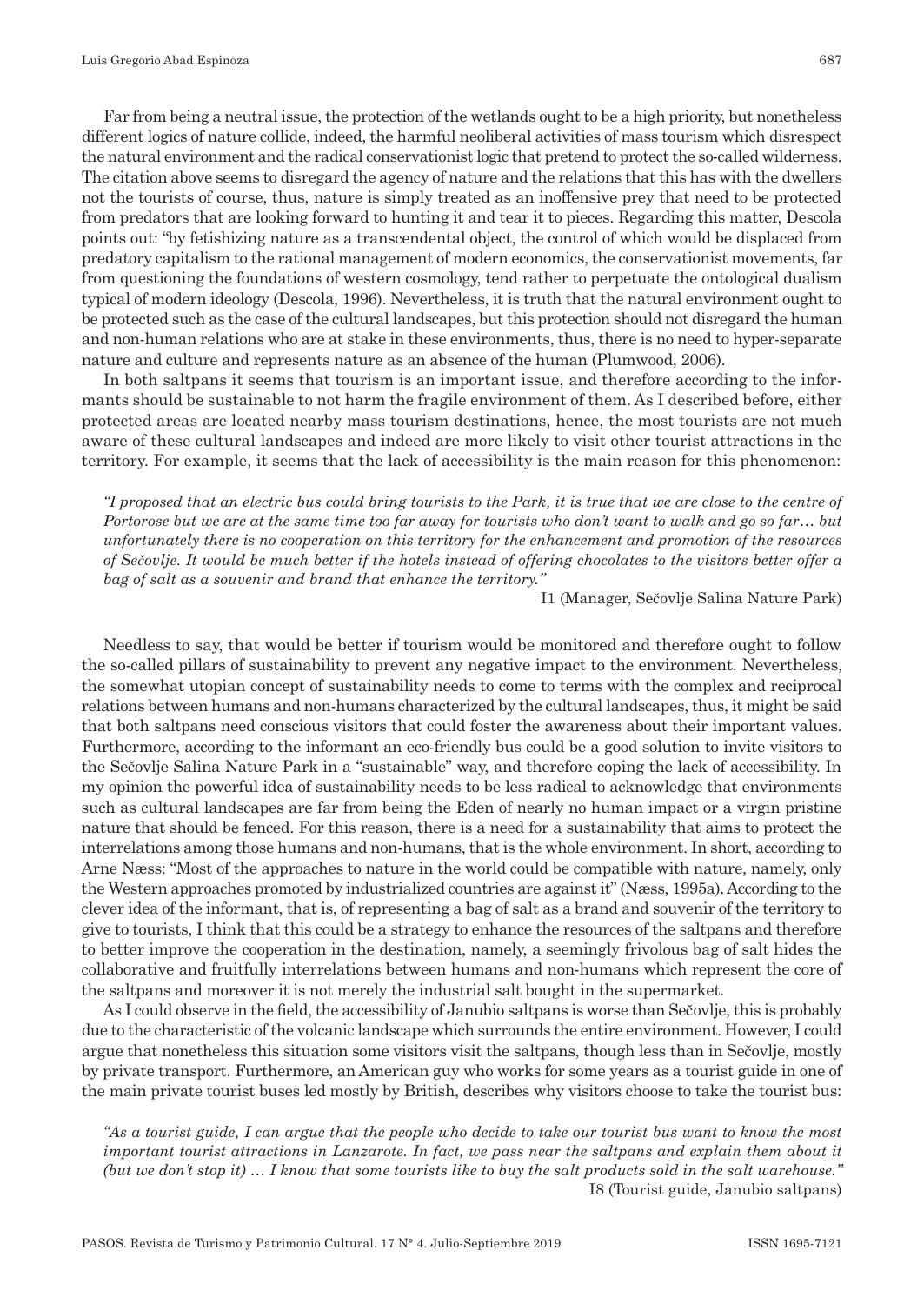As I argued in the first key theme, Lanzarote is plenty of tourist buses which bring visitors to every corner of the island, indeed, there are different trips where you can explore the island form the north to the south visiting the most important tourist attractions. However, it is really a pity that these buses only stop for few minutes near the saltpans, and therefore as I described before you can't even get off to at least take a little glance and walk through the amazing colorful landscape of the saltpans. Furthermore, the informant told me that the tourist bus company does not allow to get off on the saltpans, nonetheless he gave me no motives for this decision, thus it seemed that perhaps he was unaware about this situation, therefore despite Janubio is located near to the most important tourist attractions of Lanzarote, such as Timanfaya National Park, el Golfo, Los Hervideros, Playa Blanca and the picturesque town of Yaiza it is impossible to visit Janubio by this type of transport, unless one rent a private car or rely to the slow and not efficient service of the public buses.

According to the interviews and the observations undertaken in the field, one might say that Sečovlje saltpans are more visited and appreciated than Janubio, nonetheless both protected areas are suffering the lack of accessibility which in either cases undermines the willing of the visitors to visit these cultural landscapes, and therefore to appreciate and acknowledge their important values. As I argued before, tourism should be compatible with the moral values of the cultural landscapes, that is, visitors ought to be aware that the natural environment of the saltpans is neither a mere commodity as a Luna park in which people have fun with the rides and peculiarities of the place, nor a zoo where visitors delight their trip watching some exotic animals that usually are treated as toys to take some selfies.

The deep values enclosed in these saltpans ought to be respected, and hence both territories have a moral commitment to foster campaigns about the awareness of the importance of these precious but threatened values, thus, to avoid any negative impact which could undermine the fragile environment and its holistic resources. In short, it might be argued that there is a need for a shift from the *visitor perspective* to the *dweller perspective* (Arntzen, 2003), to better esteem the complex non-dualistic interactions and integrations between humans and nature, moreover it is interesting to note that certain adventure tourists and hikers are rather close to the dweller perspective.

In analysing the problematic issue about the respect and awareness of the environment of the saltpans, one informant who also works inside the Sečovlje Salina Nature Park describes some of the visitor's behaviour and certain rules that they need to follow:

*"There are also exceptions… some people are not aware of being inside a protected area and for this we are very careful to give information about the rules of behavior during their visit. For example, we explain that they must walk where there are marked paths and not to walk in the middle of the pools of salt. Unfortunately, sometimes there are people who do not follow certain rules, and therefore we have to remember them the appropriate behavior."*

I5 (Shop, Sečovlje Salina Nature Park)

It is worth noting that during my frequent visits in these saltpans, it never happened to me to see a visitor polluting the environment or ill‑behave, nonetheless according to the informant it seems that there are some visitors who do not respect the rules of the Park, and hence for this reason they need to remind them the appropriate behaviour, indeed, I could argue that the staff such as rangers works efficiently in Sečovlje, and therefore tourism is well managed and monitored.

Unfortunately, unlike Sečovlje, the manifold facilities which visitors evidently would need for a better visit and appreciation of the resources, are almost inexistent in Janubio, hence I can say that these saltpans are not well equipped for tourism. Thus, even if Janubio is much smaller than Sečovlje, and therefore cannot support too much visitors, nonetheless would be highly necessary to undertake the old project of the construction of the interpretation centre and the salt museum which could bring a better valuation of the deep values of the saltpans and therefore strengthen the awareness of their importance. Furthermore, as I argued in the first key theme, most of the paths inside the saltpans are neglected, thus, I think this is the main reason whereby it is difficult to walk through the colourful salt pools to better appreciate the art and skills of the salt workers and their way of engagement with nature. For these reasons, most of the visitors are more likely to take some pictures at the viewpoint located above the saltpans or otherwise buy some products in the warehouse. With these words, a salt worker explains what the most tourists do when they visit Janubio: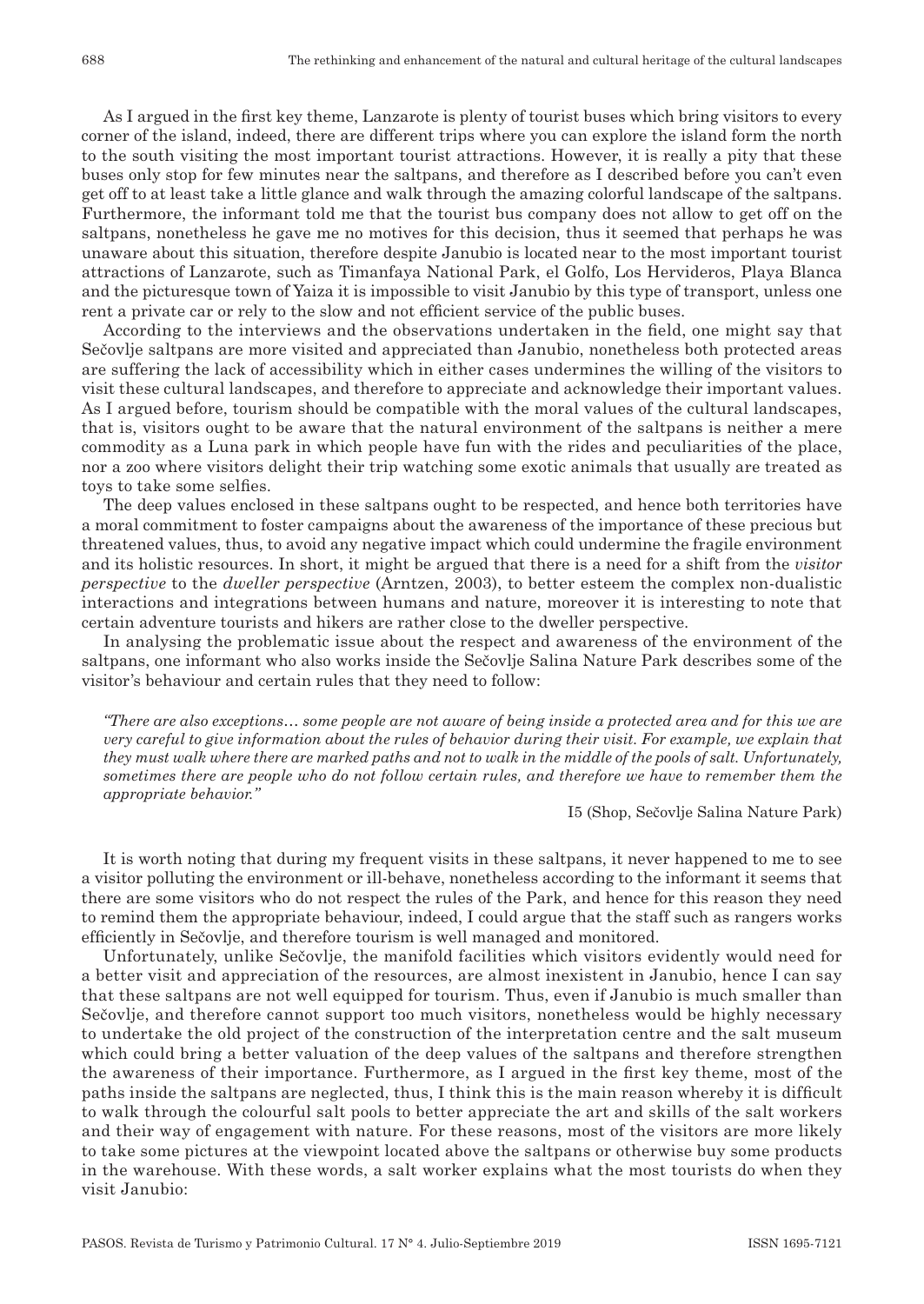*"As you can see some tourists visit Janubio given the proximity to the Timanfaya National Park. They come here take some pictures and sometimes buy our products of the warehouse. In my opinion they really enjoy the environment and often they stop at the restaurant "Mirador de las salinas", which is located above the saltpans and where they can eat and mostly enjoy the amazing view of the saltpans."*

I7 (Salt worker, Janubio saltpans)

The words of this salt worker reminds me a group of Japanese visitors who were taking some pictures in the viewpoint, this was a very warm sunny day and most of them were holding umbrellas and wearing caps, at some point they approached to the warehouse and bought a lot of salt bags to bring back home as a souvenir or perhaps for personal use, there, they only remained for few minutes and then immediately returned to their own transport without at least getting closer or walking through the paths. It seems obviously that maybe even for them, those black stony volcanic paths were difficult to get through, even if I think that this is the unique feature of this cultural landscape, nonetheless needs some care and a better maintenance, therefore a salt museum and the interpretation center could be the best thing to do for the enhancement of the entire values of the saltpans.

Nevertheless, the building of these facilities are to be understood not as a petrification or suspension in the time like the museum does with its artworks, hence, the traditional activities of the cultural landscape ought to be carry on to foster a real valorization of the complex relations between human culture and non‑human nature, that is, as Ingold points out: "the activities that comprise the taskcape are unending, the landscape is never complete: neither "build" nor "unbuild", it is perpetually under construction (Ingold, 1993). In my opinion, the somewhat cyclical and never‑ending process of interrelations between humans and nature represent the main core and complexity of the so-called cultural landscapes.

In addition, even if Se ovlje saltpans are much more visited and are better positioned as a tourist attraction than Janubio, nonetheless Janubio saltpans are located near to the Timanfaya National Park and others tourist attractions of Lanzarote, hence, I think this could be an advantage for the future sustainable tourism development in the territory, inasmuch that this respect and acknowledge the precious values of this cultural landscape.

#### **7. Conclusion**

The puzzling nature‑culture dichotomy has been well discussed in the field of humanities so far, this peculiar abstraction of the natural domain into a universal brute object to whom the master cultural domain acts as an absolute civilized tyrant, remains a bottomless vortex in which has been difficult to emancipate it, thus, this western naturalistic ontology represents an unsurmountable hurdle which prevent us to have a better appreciation of nature and its non‑human dwellers, moreover the complex relations that humans have with them. As Marshall Sahlins points out regarding this western dualism: "As enchanted as our universe may still be, it is also still ordered by a distinction of culture and nature that is evident to virtually no one else but ourselves" (Sahlins, 2008). It is this way of conceptualization of nature and its submission with culture that I have tried to challenge in this article, hence, I have tried to suggest that ecological anthropology is well fit and in a good position to overcome this reductionist dualism, therefore emphasizing the interactions between a human culture permeated and influenced by a non‑passive nature and a nature or non‑human domain, being influenced as well, in a cyclical process of continuous interactions.

As I have shown here, cultural landscapes are an interesting category in which the nature-culture relations ought not to be neglected, this is to say, they need to be approached and analysed by the useful tools of ethnographic research. For a better understanding of the complexity of the values which are enclosed in the cultural landscapes, one must consider the people who live within in and the way which they perceive and interact with the environment, thus, talking with them and live close to their environment could better help the analysis of these complex but astounding relations that people have with nature. Furthermore, cultural landscapes are a place where different agencies are at stake, namely they are to be understood as cultural, as well as natural, inasmuch humans and non-humans intentionalities not be obscured or merely naturalizing or culturalizing it. For these reasons, cultural landscapes might be better called "collaborative" or "interactive" landscapes (Plumwood, 2006), that is, collaboration and interaction are the most important features that need to be maintained and preserved for the sake of all living and non-living beings.

The saltpans of Sečovlje located in the upper Adriatic and Janubio in Macaronesia in the North Atlantic Ocean are interesting examples of western cultural landscapes where the continuity of human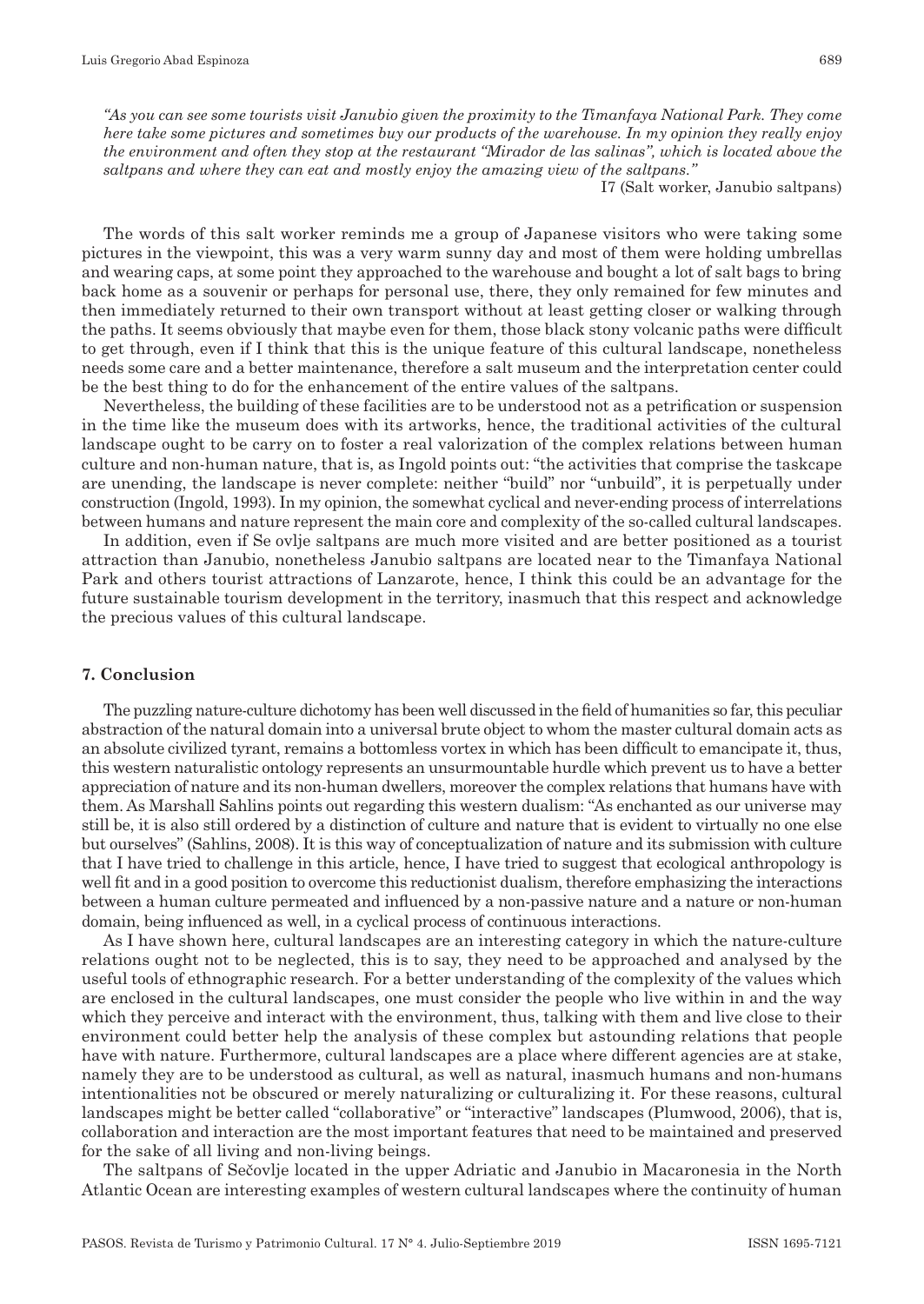and nature interactions is still present nonetheless capitalism and its harmful activities. However, future research needs to be done to better understand if the complex heritage of these cultural landscapes is enhanced or not by both territories, therefore whether a somewhat sustainable and respectful tourism could fit well for the appreciation and acknowledge of the values of these saltpans. As I argued in this article, some important clues I could obtain during my fieldwork observations, nonetheless this was not enough owed to the short period of fieldwork undertaken in Janubio that undermined the comparison of both saltpans and therefore the scope of the research.

Nevertheless these issues, I have tried the best as I could to demonstrate that even in a western context, the complexity of the cultural landscapes like the saltpans of Sečovlje and Janubio should be highlighted and not downplayed for a better valuation of their precious values, thus, in enhancing the holistic values of human and non-human relations these saltpans will continue to foster the collaboration and interaction of culture and nature that has been the core and the life of these cultural landscapes. In short, both territories have the pledge to promote the awareness about these invaluable resources, hence, unlike the neoliberal logic of consumerism and mass tourism which deprive nature with its importance for all living and non-living beings, that is, backgrounding the agency of each organism who dwell in the environment, I have hope that perhaps there is a room for a more ethical, moral and sustainable tourism which would recognize the importance of the natural environment and its manifold intentionalities who always has been interacting with humans and their cultures, thus, forming complex and continuous relations such as the cultural landscapes that are worthy of preservation.

#### **Bibliography**

Århem, K.

1990. "Ecosofía makuna". In *La selva humanizada: ecología alternativa en el trópico húmedo colombiano* (ed.) F. Correa, 106‑26. Instituto Colombiano de Antropología. Bogotá.

Arntzen, S.

2003. Cultural Landscape and Approaches to Nature – Ecophilosophical Perspectives. *Norway: Telemark University Collage.*

Bacon, P. R.

1987. Use of wetlands for tourism in the insular Caribbean. *Annals of Tourism Research*, 14 (1): 104–117. de Lillo, A.

2010. *Il mondo della ricerca qualitativa*. UTET Università.

Descola, P.

1992. "Societies of nature and the nature of society". In *Conceptualizing societies* (ed.) A. Kuper, 107‑26. London: Routledge.

Descola, P.

1994. *In the Society of Nature: A native ecology in Amazonia*. Cambridge: Cambridge University Press. Descola, P.

1996. "Constructing natures: Symbolic ecology and social practice". In *Nature and society: Anthropological perspectives* (eds.) Descola, Philippe & Gísli Pálsson, 82‑102. London/New York: Routledge.

Descola, P. and Pálsson, G.

1996. "Introduction". In *Nature and society: Anthropological perspectives* (eds.) Descola, Philippe & Gísli Pálsson, 1‑21. London/New York: Routledge.

1989. "Human and Regional Geography in the German‑speaking lands in the first forty years of the Twentieth Century". In *Reflections on Richard Hartshorne's The nature of geography* (eds.) Entriken, J. Nicholas & Brunn, Stanley D, 27. Occasional publications of the Association of the American Geographers, Washington DC.

Ellen, R.

1996. "Introduction". In *Redefining nature. Ecology, culture and domestication* (eds.) R. Ellen and K. Fukui, 1‑36. Oxford: Berg.

Evans‑Pritchard, E. E.

1940. *The Nuer.* Oxford: Oxford University Press.

Evans‑Pritchard, E. E.

1951. *Social Anthropology.* New York: Free Press.

Elkins, T.H.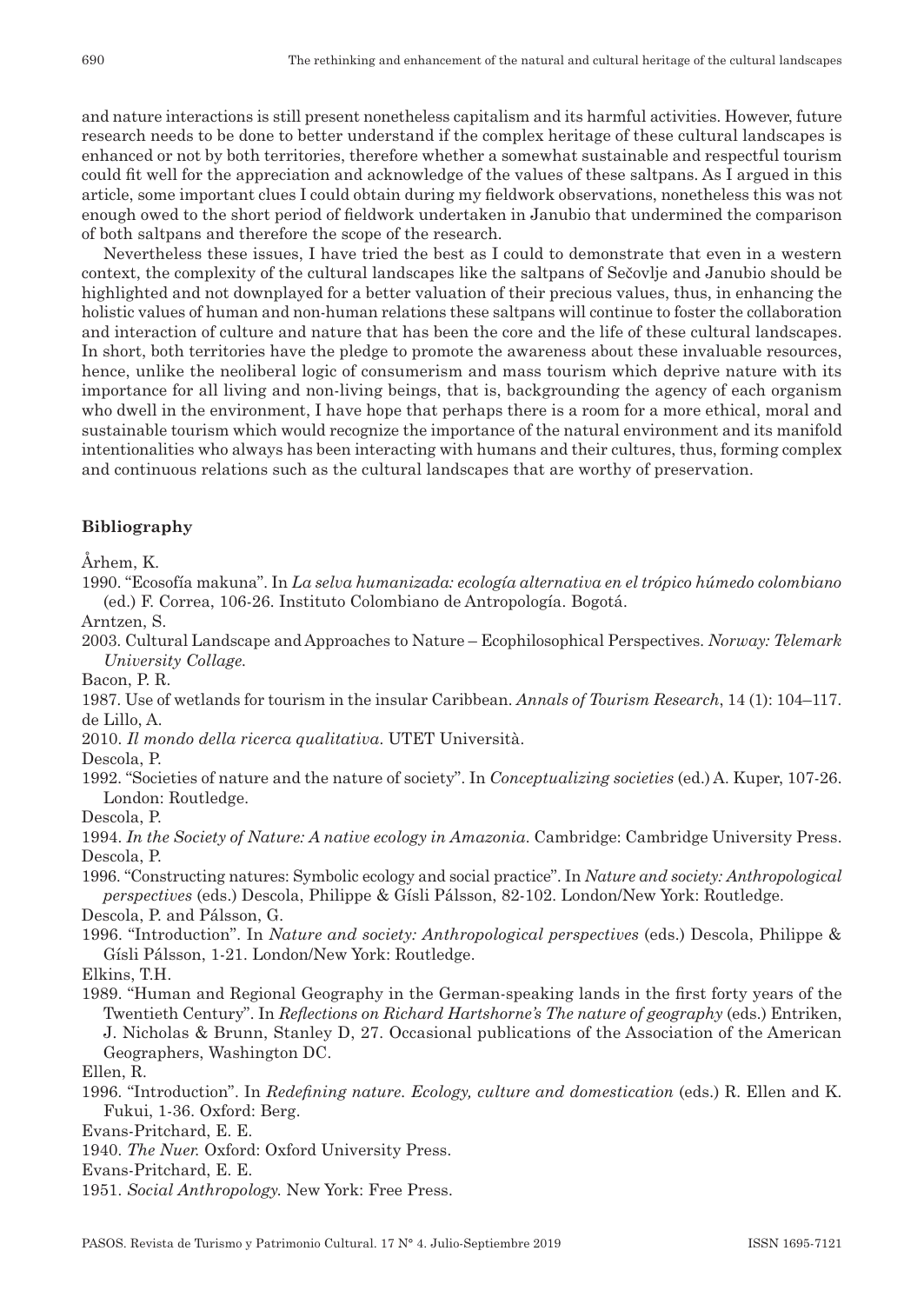Gell, A.

1998. *Art and Agency: an anthropological theory*. Oxford: Clarendon.

Gibson, J.

1979. *The Ecological Approach to Visual Perception*. Boston: Houghton Mifflin.

Godelier, M.

- 1984. *The Mental and the Material: Thought, Economy and Society* (M. Thom, trans.). London: Verso. Heidegger, M*.*
- 1962. *Being and Time*, trans. MacQuarrie and Robinson, New york: Harper and Row.

Heidegger, M.

1971. *Poetry, language, thought*. New York, NY: Harper.

Howell, S.

1984. *Society and Cosmos: Chewong of Peninsular Malaysia,* Chicago and London: University of Chicago Press.

Ingold, T.

1986. *The appropriation of nature: Essays in human ecology and social relations*. Manchester: Manchester University Press.

Ingold, T.

1992. "Culture and the Perception of the Environment", In *Bush Base‑Forest Farm: Culture, Environment and Development* (eds.) E. Croll and D. Parkins, London: Routledge.

Ingold, T.

1993. The Temporality of the Landscape. *World Archaeology*, 25 (2): 24-174.

Ingold, T.

1996. "The optimal forager and economic man". In *Nature and society: Anthropological perspectives* (eds.) Descola, Philippe & Gísli Pálsson, 25‑44. London/New York: Routledge.

Ingold, T.

2000. *The perception of the Environment. Essays in livelihood, dwelling and skill*. London: Routledge. James, P.E. & Martin, G.

- 1981. *All Possible Worlds: A History of Geographical Ideas*. New York: John Wiley & Sons. Jones, M.
- 2003. "The concept of cultural landscape: discourse and narratives". In *Landscape Interfaces: Cultural Heritage in Changing Landscapes* (eds.) Palang, Hannes and Fry, Gary,21‑51. Dordrecht: Kluwer.

Kareiva P, Watts S, McDonald R, Boucher T.

2007. Domesticated nature: shaping landscapes and ecosystems for human welfare. *Science* 316(5833):1866– 1869.

Karim, W.‑J.

1981. *Ma' Batisek concepts of living things,* London: Athlone.

KPSS.

2011. *Krajinski park Secoveljske soline – Nacrt upravljanja* 2011 – 2021.

Kroeber, A. L. and Kluckhohn, C.

1952. *Culture: A Critical Review of Concepts and Definitions,* Harvard University Peabody Museum of American Archeology and Ethnology Papers 47.

Lévi‑Strauss, C.

1962. *Le Totémisme Aujourd'hui*. Paris: PUF.

Luengo, A y Marín, C.

1994. *El Jardín de la sal.* Ed. Excmo. Cabildo Insular de Lanzarote. Cfr.184-185

y 225.

- Marx, K.
- 1994. *Selected writings* (eds.) Lawrence H. Simpson. Indianapolis & Cambridge: Hackett Publishing Company.

Næss, A.

1989. *Ecology, Community and Lifestyle*. Cambridge, New York: Cambridge University Press.

Næss, A.

1995a. "The Third World, Wilderness, and Deep Ecology". In *Deep Ecology for the Twenty‑First Century.* (ed.) George Sessions, 397–408. Boston, London: Shambhala.

Næss, A.

1995b. "Deep Ecology for the Twenty‑Second Century". In *Deep Ecology for the Twenty‑First Century*. (ed.) George Sessions, 463–468. Boston, London: Shambhala.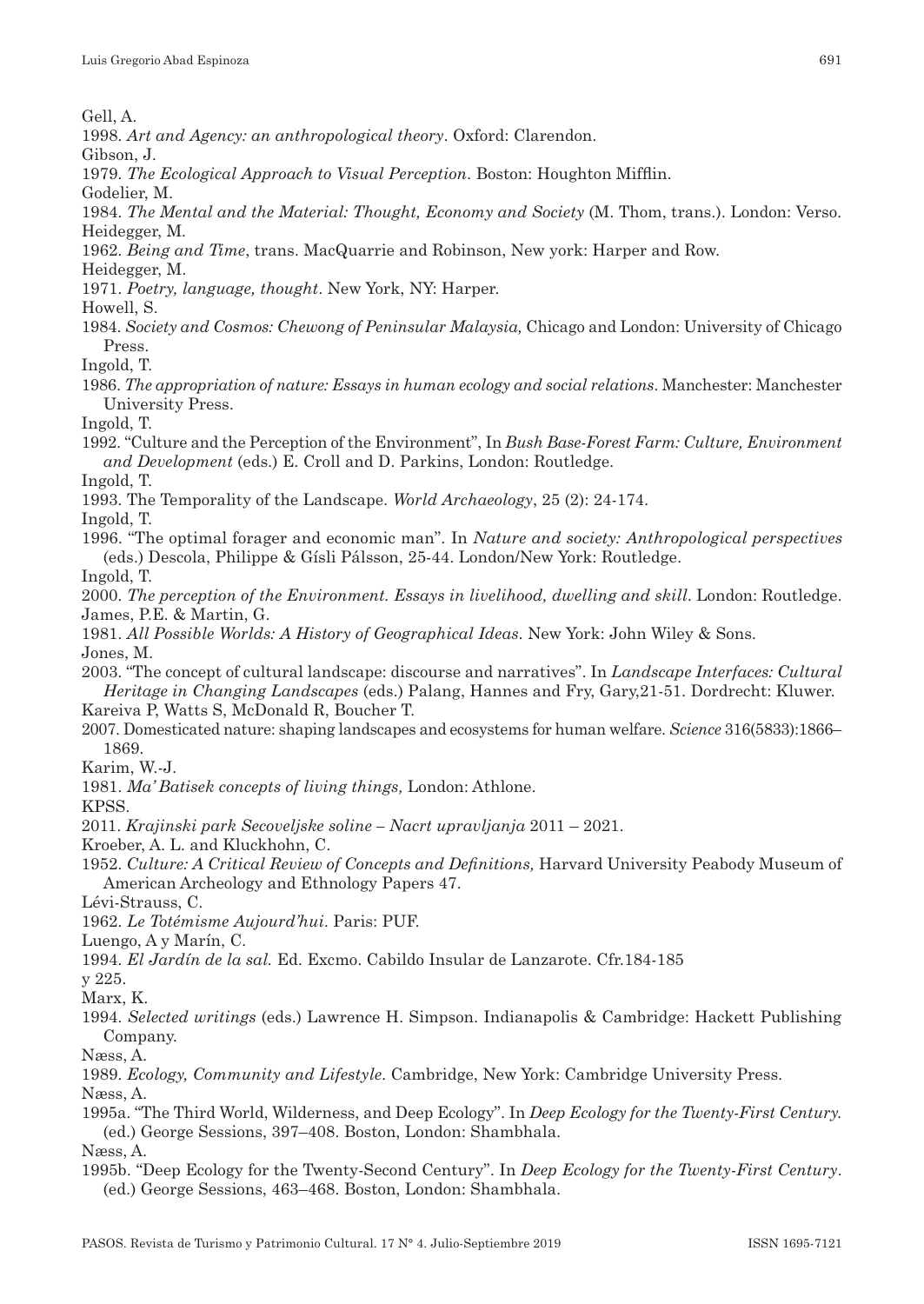Plumwood, V.

- 2006. The concept of a cultural landscape. *Ethics and the Environment*, 11/2.
- Puche Riart, Octavio; Ayarzagüena Sanz, Mariano y Mazadiego Martínez, Luis Felipe.
- 2009. Patrimonio salinero español. En: *"La aportación histórica de la sal: investigación y puesta en valor". Memorias de la Sociedad Española de Historia de la Arqueología* (II). (ed.) Sociedad Española de Historia de la Arqueología (SEHA), 103‑120. Toledo. ISBN 978‑84‑692‑4848‑5.
- Rappaport, R.
- 1968. *Pig for the Ancestors: Ritual in the Ecology of a New Guinea People,* New Haven: Yale University Press.
- Rappaport, R.
- 1971. Ritual, Sanctity and Cybernetics. *American Anthropologist* 73: 73‑76.

Rappaport, R.

1979. *Ecology, Meaning and Religion,* Berkeley: North Atlantic Books.

Reichel‑Dolmatoff, G.

- 1971. *Amazonian Cosmos: The Sexual and Religious Symbolism of the Tukano Indians*, Chicago: University of Chicago Press.
- Ritchie, J. & Lewis, J.
- 2003. *Qualitative research practice*. *A Guide for Social Science Students and Researchers,* London: Sage Publications.
- Rosset, C.
- 1973. *L'anti‑nature: Eléments pour une Philosophie Tragique,* Paris : Presses Universitaires de France. Sahlins, M.
- 2008. *The Western Illusion of Human Nature : With Reflections on the Long History of Hierarchy, Equality and the Sublimation of Anarchy in the West, and Comparative Notes on Other Conceptions of the Human Condition,* Chicago: Prickly Paradigm Press.

Sauer, C.

- 1925. The Morphology of Landscape. *University of California Publications in Geography*, 22: 19‑53. Searle, J.
- 1995. *The Construction of Social Reality*, London: Allen Lane.

Seeger, A.

1981. *Nature and Society in Central Brazil,* Cambridge: Harvard University Press.

- Škornik, I., Sovinc, A., Gogala, A.
- 2004. *Sečovlje Salina Nature Park,* CD‑ROM, Soline Co. Ltd.

Sovinc, A.

- 2008. Secovlje Salina Nature Park, Slovenia new business model for preservation of wetlands at risk. *Global NEST Journal*, Vol 11, No 1, pp 19‑23, 2009.
- Sovinc, A.
- 2011. Sečovlje Salina Nature Park, Slovenia: Latest development and important cultural activities. In: Papayannis, T., Pritchard, D.: *Culture and Wetlands in the Mediterranean: an Evolving Story*. Athens, Med-INA, 227-234.

Sovinc, A.

- 2012. Assessment of the use values of the Sečovlje Salina Nature Park (Slovenia). *Annales: Series Historia Naturalis* 22.2 (2012): 189‑196.
- Strathern, M.
- 1980. "No nature, no culture: the Hagen case". In *Nature, culture and gender* (eds.) Mac Cormack and M. Strathern, 174‑222. Cambridge: Cambridge University Press.
- T i l l e y, Christopher.
- 1994. *A Phenomenology of Landscape. Places, Paths and Monuments*. Oxford: Berg Publishers.
- UNESCO (United Nations Educational S, and Cultural Organization) (1996) *Operational guidelines for the implementation of the world heritage convention*. UNESCO, Paris. http://whc.unesco.org/ archive/opguide05‑annex3‑en.pdf

Viveiros de Castro, E.

1998. "Cosmological deixis and Amerindian perspectivism." *Journal of the Royal Anthropological Institute* 4 (3): 469–88.

Vodeb, K.

2014. *Trajnostni razvoj turisticnih destinacij alpsko – jadranskega prostora*. University of Primorska.